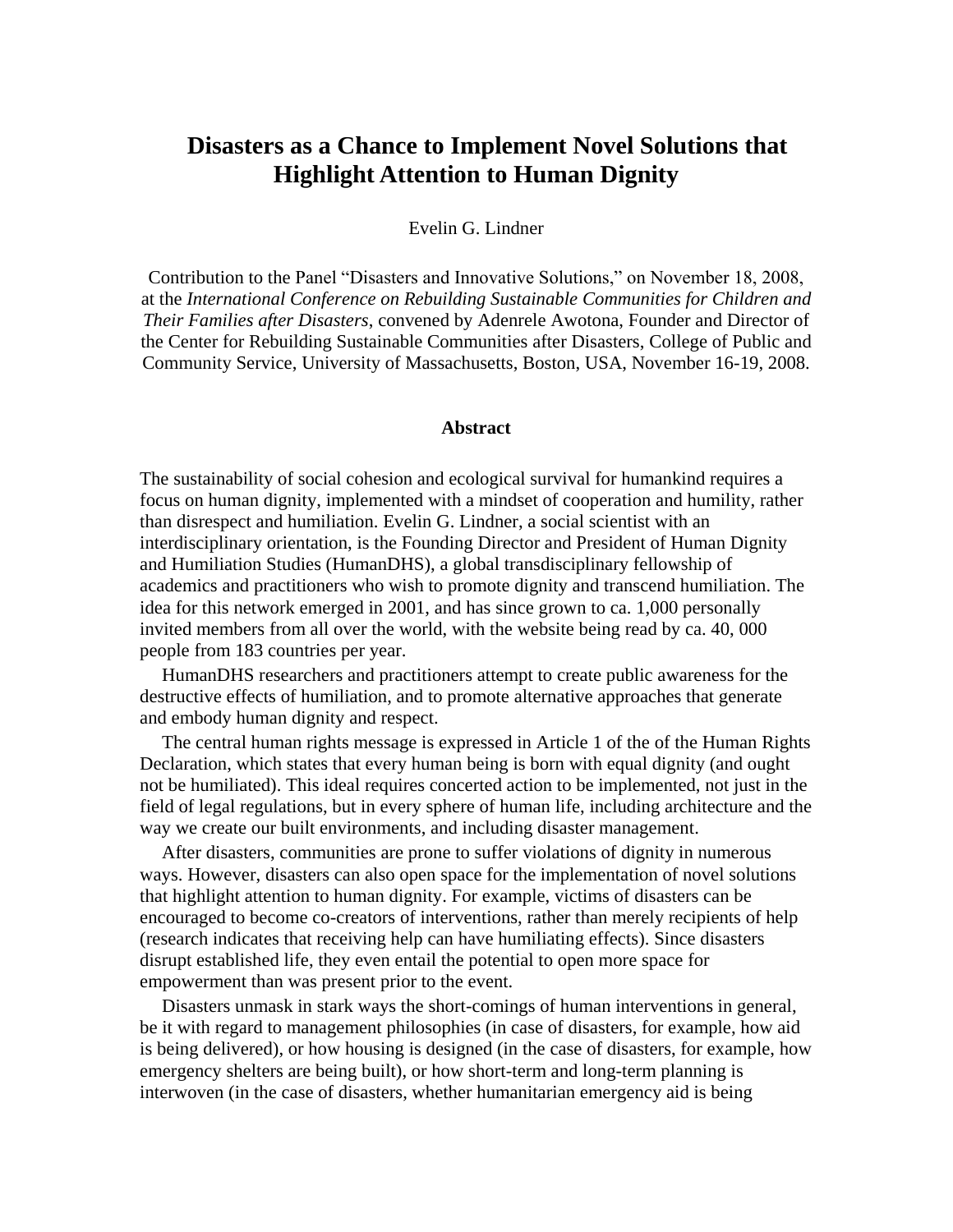integrated with longer-term development goals).

Many short-comings are related to a lack of attention to human rights, not just their legal aspects, but the spirit of human rights, namely equality in dignity for all. Human interventions in society in general, as well as approaches to disaster intervention, often stem from times when sensitivity to the notion of equality in dignity was still weak. Sometimes this lack of sensitivity is overtly visible, at other times notions such as "expertise," "efficiency," or "practicability," cover up for, or "justify" violations of human rights and human dignity.

One brief example: Obsessive rectangularity and military uniformity, for example, when shelters are built or aid is offered, are often being justified with arguments of efficiency and practicability, or with the argument that recipients of help should be happy with what they get. However, these are obsolete arguments. A helpless person, struggling to heal and build a new life, cannot be expected to improve if his or her basic individuality is removed and humiliated into helpless uniformity. The loss of diversity is not a small loss. Human beings are living creatures, meaning that they are living beings who thrive on diverse environments. Individual human identity and health depend not least on diversity markers. Uniformity ignores this human need, relegating human beings to the humiliating status of machines.

International organizations, accustomed to responding to emergencies and developmental needs, must develop concepts of efficiency and practicability that nurture inclusive and dignifying diversity. Today the term *mainstreaming* permeates many discourses: The spirit of human rights, the emphasis on human dignity, needs to be mainstreamed also in disaster management.

#### **Introduction**

Let me start with expressing my warmest congratulations to Adenrele Awotona for establishing the Center for Rebuilding Sustainable Communities after Disasters on July 6, 2008 at the College of Public and Community Service at the University of Massachusetts at Boston. This paper is written for the Center's inauguration conference. I am deeply honored to be part of this extremely timely, much needed, and worthy initiative.

When we read reports about emergency aid after disasters, or any kind of humanitarian and development aid, we are often presented with the following success stories: Thousands of blankets have been distributed, millions of bags of food have been provided, and millions of dollars have been spent.

In the face of such "successes," we wonder why the final results have so far not been more convincing. The list of criticisms is long. Let me first refer to *Living on the Edge of Emergency: Paying the Price of Inaction*, the most recent CARE International report by Amber Meikle and Vanessa Rubin (2008). Another provocative title is *Do No Harm: How Aid Can Support Peace - Or War* by Mary B. Anderson (1999).

What is the problem? Is it a complex problem with no clear answers? Or are there basic patterns? Are there succinct answers to that question that can capture the core of the problem?

This paper discusses such succinct answers. It is therefore a rather conceptual paper. It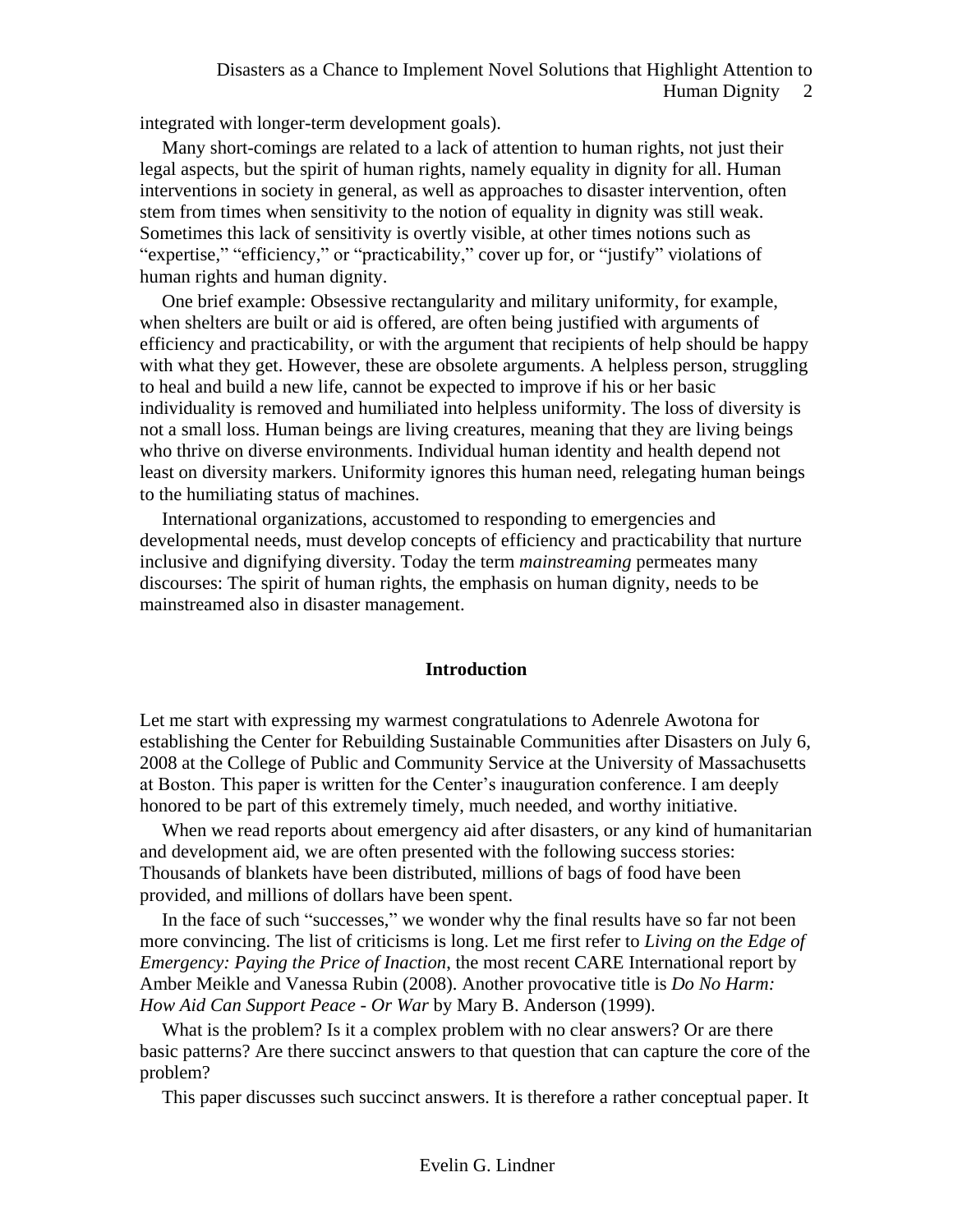attempts to embed the reconstruction after disaster into a larger historical context so as to expose core patterns (using a Weberian *ideal-type* approach<sup>1</sup>). The discussion of details and technicalities, though as important, is left to other levels of analysis and other occasions.

This paper builds on more than thirty years of the author's international experience, in many countries within Africa, Asia, Europe, and America, among others, for longer periods in Egypt, Somalia, the Great Lakes in Africa, the Middle East, China, Japan, Thailand, Australia, New Zealand, the United States of America, Norway, Germany, Switzerland, Belgium, or France. I have treated clients in my practice as a clinical psychologist (1980-1984 in Hamburg, Germany, and 1984-1991 in Cairo, Egypt) before moving on macro levels as my main focus (social psychology, sociology, and political science, etc.).

I began my work on humiliation in 1996 with my doctoral research on the genocidal killings that occurred in Rwanda in 1994, and in Somalia in 1988, on the backdrop of Nazi-Germany. In the course of this research alone, I interviewed humanitarian helpers in Somalia, Kenya, Rwanda, and Burundi. In 2001, I defended my dissertation thesis entitled *The Psychology of Humiliation: Somalia, Rwanda / Burundi, and Hitler's*  Germany.<sup>2</sup> Since then, I have expanded my studies, among others, in Europe, South East Asia, and the United States. I am currently building a *theory of humiliation* that is transcultural and transdisciplinary, entailing elements from anthropology, history, social philosophy, social psychology, sociology, and political science.<sup>3</sup>

Throughout this international life, I have encountered first hand the entire range of difficulties discussed by scholars and practitioners dealing with aid, from problems with emergency aid after disasters to the pitfalls of long-term development aid.

Earlier, I asked whether it is possible to describe, in a succinct way, the very core of the problems with aid that we observe around the world, at micro, meso and macro levels in various shades and variants.

One of the core problems seems to be that success cannot be gauged by measuring input. Output (or outcome) must be measured. And not just any output, but the right kind of output. From negotiation handbooks we can glean what the right kind of output may be. We learn that we need to focus on "interest" and not on "position" to attain optimal outcome. 4 If two people fight over an orange, for example, sharing it equally would solve the conflict, however, not optimally. The optimal solution would be to ask more detailed questions, and consider, for example, that one person wishes to use the skin of the orange for a cake, while the other wants to make juice from the fruit flesh. As a result, the outcome would be that both have 100% of their interest served, not just 50% of their position. Not that such a positive outfall can be guaranteed – sometimes a situation does simply not entail the potential for win-win solutions – but by not searching for such potential win-win solutions, those solutions are overlooked and untapped.

As we see, asking deeper questions may help. Norwegian philosopher Arne Næss developed the notion of the "depth of intention," the "depth of questioning," or "deepness of answers." Næss writes, "our depth of intention improves only slowly over years of study. There is an abyss of depth in everything fundamental."<sup>5</sup> Greater depth means continuing to ask questions at the point at which others stop asking.<sup>6</sup>

Let us heed Næss's call and combine the two above-presented slogans of 1) "measure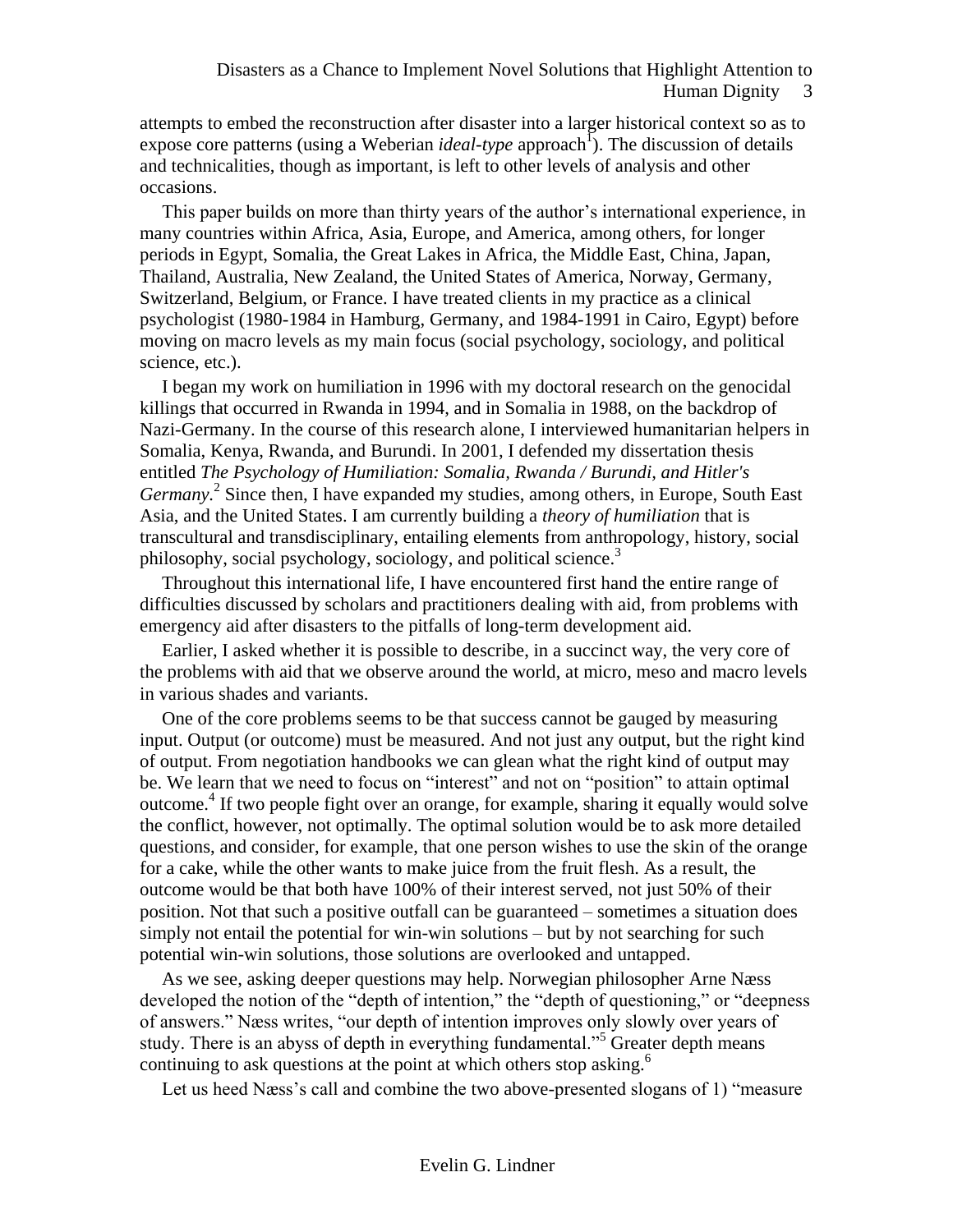# Human Dignity 4

output and not input," with 2) "focus on interest and not position," and make a list of questions:

- Why do people focus on input and position, rather than on output and interest?
- Whose interest is served through focusing on input and position?
- Whose interest should define output?
- What is the true interest of people?
- What kind of output must be measured?

How could a list of worst-case answers look like? If we suppose that influential elites have an interest to define output in ways that maintain their privileges, then it should be in their interest to manipulate recipients of aid into buying into the elites' definitions of interest and output rather than shaping their own perception of the situation. Focusing on input and position would then be a welcome strategy for these elites to achieve their goals because such focus would cover up for this manipulation: impressed by the seeming good-will entailed in large input from elites, recipients would perhaps be deterred from questioning whether this input is truly in their interest.

How could a list of best-case answers look like? If we suppose that influential elites have an interest to define output in ways that empower recipients, then it would be in their interest to facilitate a process through which recipients can conceptualize definitions of their interest that are truly suitable for them. Focusing on input and position would be avoided because such focus makes it difficult to forge appropriate definitions of interest.

When we consider these two sets of answers, we notice that we face two profoundly different scenarios. The second scenario is imbued with the human rights ideal that each human being deserves to be treated as equal in rights and dignity. It represents the spirit of the Center for Rebuilding Sustainable Communities after Disasters for which this paper is written. The first scenario expresses the belief that some people (i.e. privileged elites) deserve to have more and can neglect the interest of their underlings, calling to mind contemporary examples such as Burma, North Korea, Sudan, or Zimbabwe.

From the point of view of human rights, the first set of answers humiliates the recipients of aid, more even, it humiliates the humanity of all involved players, and that of humankind as a whole. Article 1 of the Universal Declaration of Human Rights (UDHR), which was adopted by the United Nations General Assembly on December 10, 1948, reads: "All human beings are born free and equal in dignity and rights. They are endowed with reason and conscience and should act towards one another in a spirit of brotherhood." In this context, "humiliation" is the enforced lowering of any person or group by a process of subjugation that damages their dignity; "to be humiliated" is to be placed in a situation that is against one's interest (although, sadly, not always against one's will) in a demeaning and damaging way; and "to humiliate" is to transgress the rightful expectations of every human being and of all humanity that basic human rights will be respected.

As we gather from the above-presented reflections, words such as *aid* (from disaster management to humanitarian and development aid) are not only unclear, they even entail definitions that are irreconcilably opposed to each other: Aid can empower recipients, or it can disempower them.<sup>7</sup>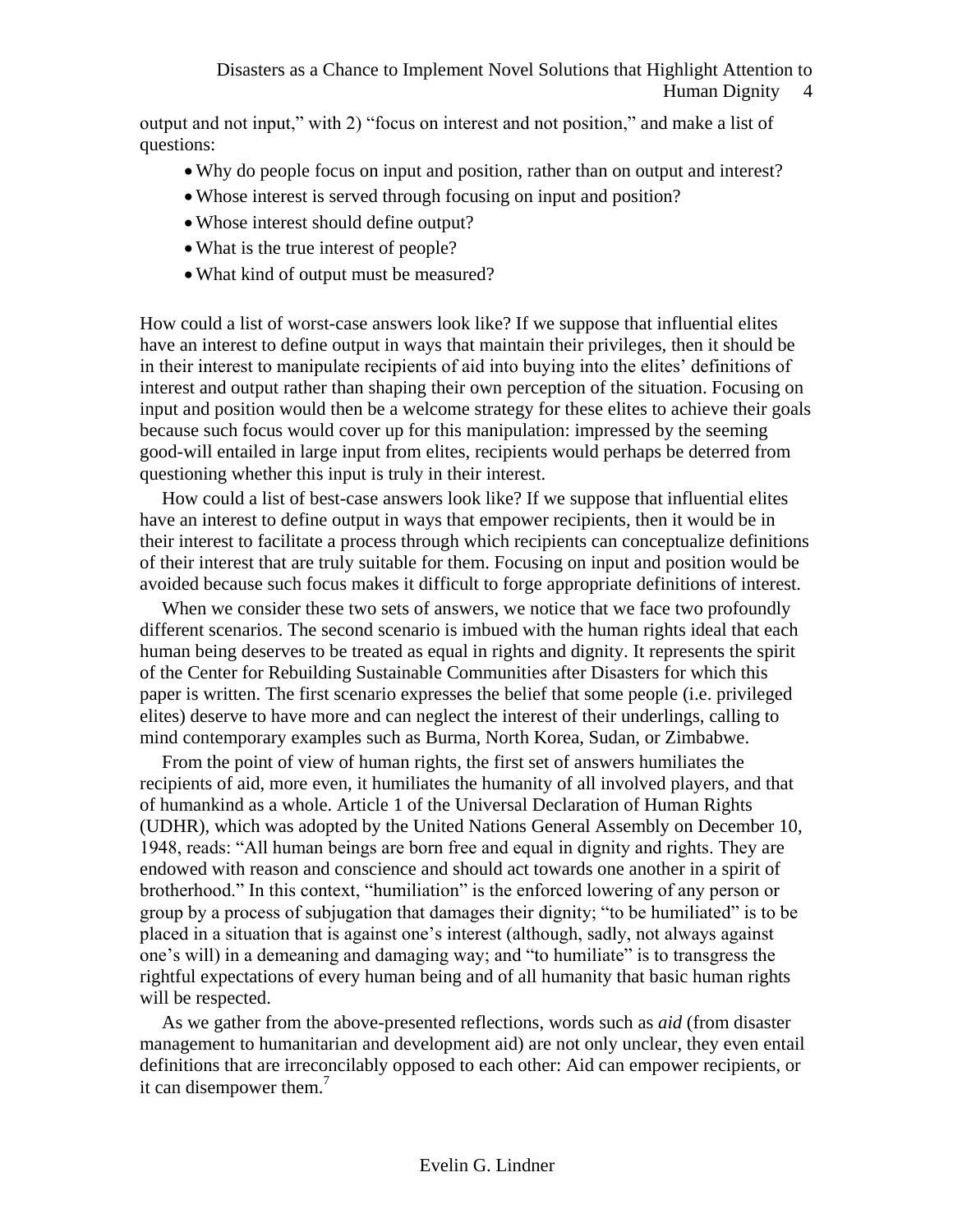The two core definitions of aid, either empowering or disempowering, are markers of a large-scale transition that humankind is currently part of, a transition that is characterized by what anthropologists call the *ingathering* of humankind (this is part of what we label *globalization*), and the human rights movement. These transitions will be explained in more detail further down in this paper.

*Direct violence* is often being differentiated from *structural violence*. 8 In this paper I use the word *structural disaster* for destructive outcomes that are not sudden and unpreventable, but caused in a long-term fashion by the lack of human intervention, or by inappropriate intervention, and thus are also reversible and preventable by human intervention.

The terminology of structural disaster reflects the subjective experience of disaster victims. It is difficult to conceptually separate "natural" from "human-made" disaster. However, my field work shows that victims perceive a clear experiential difference with respect to *avoidable* and *not avoidable* human intervention. This is because one of the most relevant dimensions for triggering anger the so-called *controllability* dimension. We react with anger – rather than sympathy – when we believe that a person who hurts us has sufficient control over the situation to avoid harming us. Of course, the situation is even more severe when we infer that the other in fact *wants* to hurt us. Indeed, research shows that we want to harm others, either overtly or covertly, when we believe they could have avoided hurting us. It is one thing to be pushed accidentally by a drunk man, another to be harmed deliberately by an apparently clearheaded man. As Keith G. Allred explains, it is crucial how we *attribute* – in the case of the pushing man, whether we attribute his behavior to drunkenness or to fully conscious malevolence.<sup>9</sup>

In short, the notion of *avoidability* is a crucial diffentiator. A disaster caused by a meteorite or volcanic eruption cannot be avoided by human interference, at least not for the time being. Human error is not always avoidable either. Disaster caused by human error (unintended, and not caused by undue neglect), although "human-made," could be categorized as "natural" disaster. Even human malice is not always avoidable – there will always be a few people in every society, who, out of whatever reason, find satisfaction in causing disaster. However, what is avoidable is systemic neglect of due preparation. Such neglect represents structural disaster.

Mark Sloan, Director of the Harris County Citizen Corps, most convincingly illustrated the overwhelmingly positive effect of appropriate preparedness in his keynote on November 17, 2008, in this conference. Unlike other regions, Harris County is able to withstand natural disasters that come their way with impressing efficiency, more even, Harris County was also able to help those who fled New Orleans after Hurricane Katrina in an impressively comprehensive way. Sloan's advice: Plan, Prepare, Practice, and Repeat! In other words, his advice it to avoid structural disaster.

This paper is arranged along three distinctions of kinds of disasters. First, the world experiences natural disasters, such as, for example, meteorite impacts, in other words, disasters that can by no means be prevented by human intervention. Such disasters can be short-term and direct, or have long-term structural effects. Second, there are structural disasters that are part and parcel of traditional cultures of collectivist ranking. Third, there are structural disasters that stem from misguided contemporary reactions against past collectivist ranking, as there are, for example, cultures of ruthless individualism. The latter two disasters are both part of the above-described scenario of recipients of aid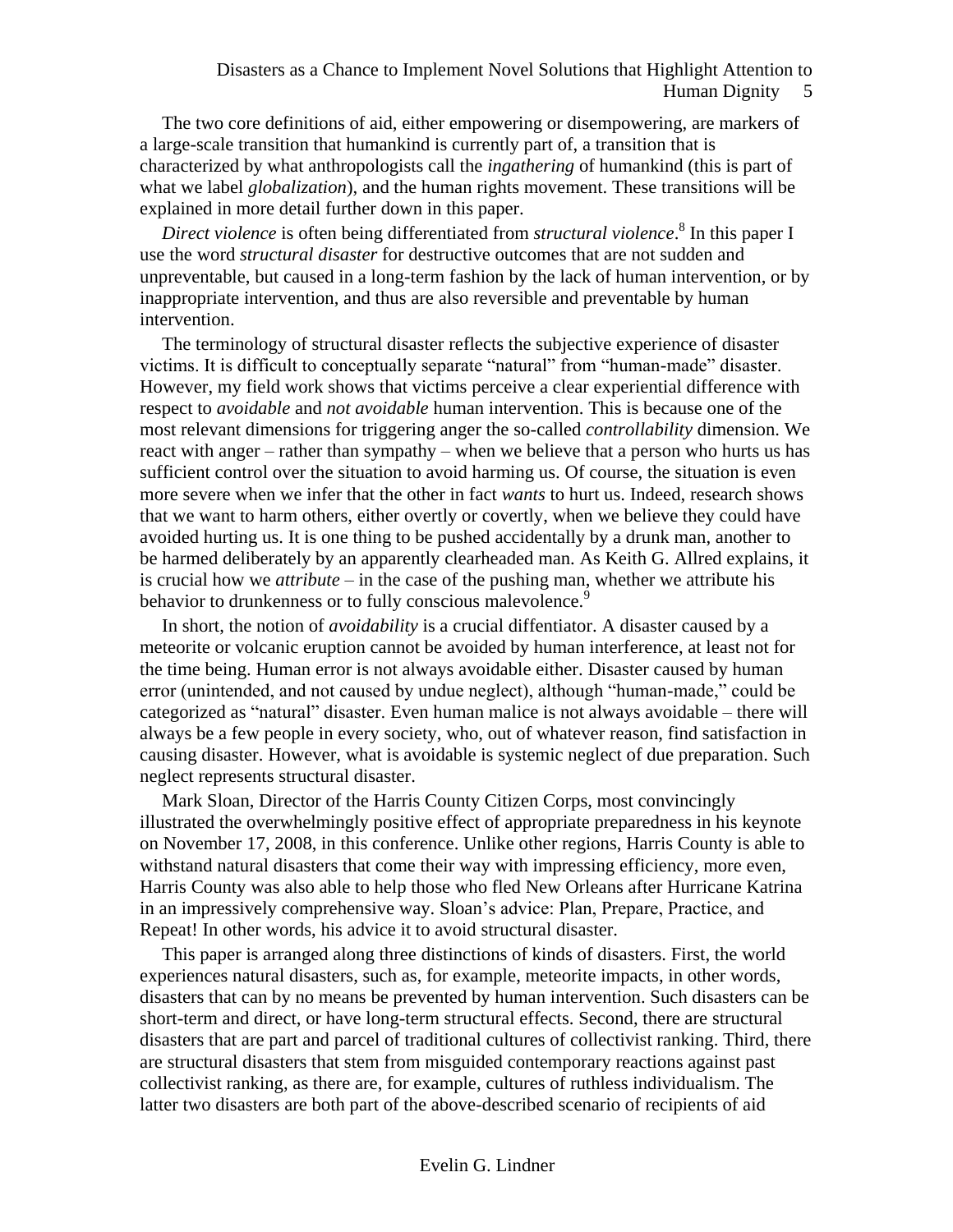suffering humiliation. These disasters typically compound natural disasters; their destructive effects may even surpass the destruction caused by natural forces. Since the latter are undoable and preventable by human intervention they are the focus of this paper (rather than the unavoidable elements in disaster).

The solution, the realization of the scenario that protects recipients from humiliation, is proposed in the concluding remarks. It is large-scale systemic change towards what I call *egalization*.

#### **The traditional structural disaster**

Anthropologists such as William Ury (1999) teach us that most of human history passed relatively peacefully, with small bands of hunter-gatherers cooperating in noticeably egalitarian societal structures, amidst abundant resources.<sup>10</sup>

Roughly ten thousand years ago, Homo sapiens had populated almost the entire globe – at least its more easily accessible regions – and uninhabited land became scarce. No longer could people just wander off to the next virgin valley; it was likely to be populated already (the anthropological term is *circumscription*). Increasingly, people had to stay in place, become more sedentary, and make do with the resources immediately available, primarily through a process of agriculture (*intensification* is the anthropological term).

Agriculture introduced a profoundly new way of life: much more malign than previously, because land belongs either to oneself or to another. This win-lose logic, in turn, fuels war. International relations theory uses concepts like the *security dilemma* to describe how arms races and war were all but inevitable in this atmosphere of fear of attack from outside one's community – see, among others, the work done by Barry Posen (1993), and Russell Hardin (1995).

Under conditions of the security dilemma, fear reigns. Hobbesian fear of a surprise attack from outside one's borders is all-pervasive. Continuous preparations for war drain societal resources. Everybody has to be continually on the alert and willing to be led by their leaders and governmental institutions. Stereotyped fear of out-groups (for example, of other nations) permeates in-groups. For millennia, this fear became manifest in societal, social and cultural institutions, from manifest expressions such as "Ministries of War" or "Defense" to less tangible identity constructs such as masculinity or honor norms.

In response to these novel circumstances, hierarchical societies evolved, with masters at the top and lesser beings at the bottom. Human worthiness became ranked, with different degrees of honor attached to each stratum.

It seems evident that most individuals feel intense pain when something they value is debased, especially when it defines their inner-most being, for example their honor or dignity. However, during the past millennia, this was not the case for subaltern underlings. Humiliation was a privilege for "honorable" elites. Usually honor is a male concept in a collectivist setting. Particularly, elite males possess honor, and are actors, while most women, children, and to a certain degree lowly men, represent the substratum to be acted upon by their superiors. Vendetta, blood feud, and duel - women and lowly men are no "honorable" actors, not worth killing. Women, for example, can move freely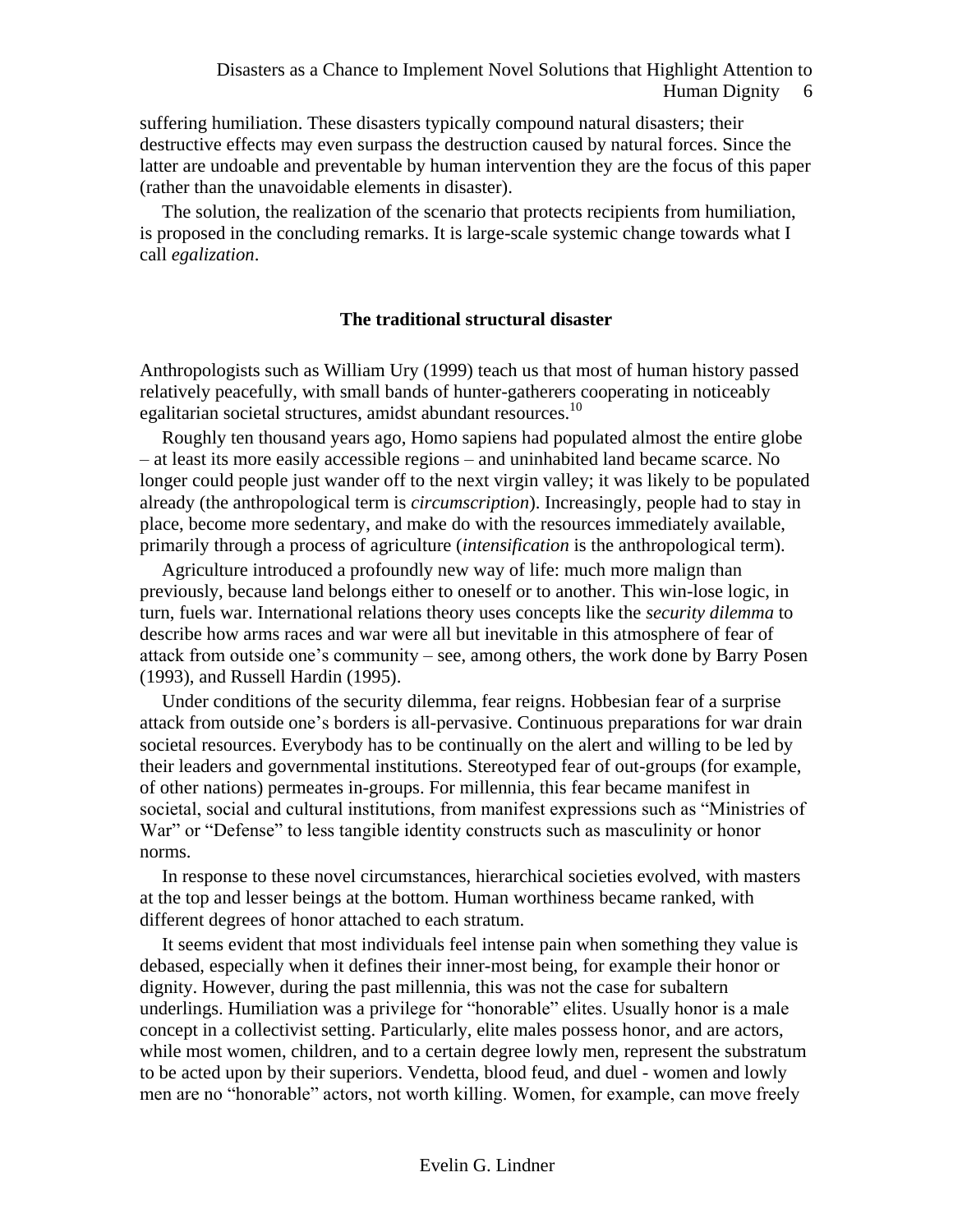when blood feuds are rife, precisely because they do not merit such "honorable" treatment.

In my book *Emotion and Conflict*, <sup>11</sup> I attempt to show how the concept of ranked honor can be taken to represent the single biggest "master manipulation" ever perpetrated by humankind (and how it is sstill virulent). Ranked honor could be regarded as the core structural disaster that humans ever perpetrated on themselves, not intentionally, but unwittingly, as a "side-effect" of an otherwise functional adaptation to new circumstances. Ranked honor entails the hideous suggestion that it is unavoidable, either divinely ordained or nature's order, that dignity is not equal, but that "higher" beings are meant to preside over "lower" beings who are expected to subject themselves to their masters" belief systems and decisions. In this way ranked honor underlies and facilitates all other manipulations – it gives the power to define "what is" and "what ought to be" to a small master elite.

The old custom of foot binding is perhaps the most evocative example of the impact of ranked honor, showing how the pain of subjugation could become institutionalized into "what is appropriate" both for elites and subalterns. The tradition of painfully twisted deformed feet began late in the Tang Dynasty (618-906) and flourished until it was finally outlawed in the 1911 Revolution of Sun Yat-Sen. It began as a luxury among the rich but soon spread throughout society. For an entire millennium, millions of young Chinese women paid with a painful life to serve the honor of their husbands. The women were reduced to the status of dependent and helpless toys through this practice, while their husbands gained honorable status by imitating their elite. Howard Levy describes the torturous details of feet bones being repeatedly broken, their growth stunted, to fit into the desired "lotus" shape.<sup>12</sup> It became a prerequisite for marriage and was especially hard on the poor who could not afford servants.

The basic philosophy that produced Chinese foot binding reigned wherever hierarchical societies prevailed throughout the past ten thousand years. Underlings in coercive hierarchies were routinely forced into artificial incapacitation. Mutilation and handicap, physically and psychologically, were seen as normal for underlings. Health, well-being, quality of life, as understood in human-rights based contexts, was beside the point.

Foot binding is now outlawed. The practice of so-called honor killing is slowly following suit, as is the practice of female genital cutting, indicating increasing resistance against the traditional concept of ranked honor. The Indian caste system has only recently been renamed "Indian Apartheid."<sup>13</sup>

However, the world is still permeated with "honorable" foot-binding practices. Among those practices is the above-discussed focus on position and input. A recent, very stark example, namely, the way the ruling elite tackled the 2008 cyclone Nargis in Burma, can illustrate this approach. The position of the ruling elite was that the victims' interest was adequately addressed by the kind of input the elite defined and provided. The interest of the victims, as defined by them themselves, was not considered. Access to their voices was curtailed by arguments of national sovereignty. From the ruling elite's standpoint the victims enjoyed the elite's benevolent patronage, however, from a human rights standpoint, the victims' core humanity was disrespected.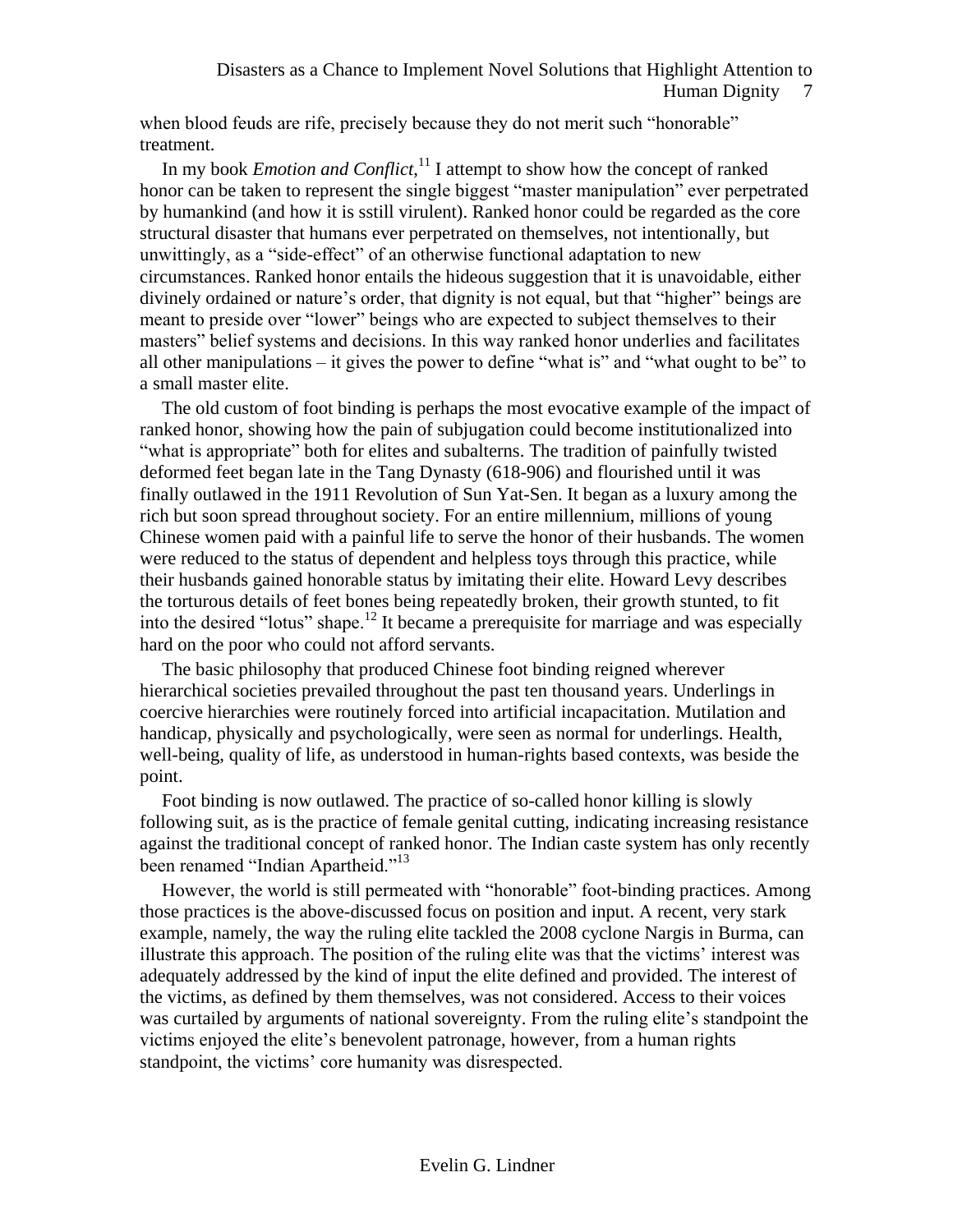# **The counter-reactive structural disaster**

Since very recently – beginning just a few hundred years ago – humankind faces a second deep transition, as profound as the one that occurred ten millennia ago. Technological innovations allow humans to relate to their home, the planet Earth, and to their fellow humans, in new ways. Increasingly, knowledge and not land is the essential resource for sustainable livelihoods. Ury suggests that humankind is on the verge of creating a global knowledge society, $14$  thus returning to the more benign win-win frame of the huntergatherers (since knowledge, unlike land, is an expandable resource). Human beings may thereby regain the potential for relatively peaceful and egalitarian societal structures.

Some of the predicted changes may already be seen in the growing acceptance of human- rights ideals, which have brought a profound shift in hierarchical orders around the world. In the course of this process, the notion of humiliation has changed its point of attachment. The change is marked by the emergence of the modern meaning of the word "humiliation," in 1757. William I. Miller (1993) informs us that "the earliest recorded use of *to humiliate*, meaning to mortify or to lower or to depress the dignity or self-respect of someone, does not occur until 1757" (p. 175, italics in original).

The human rights revolution could be described as an attempt to collapse the masterslave dynamic of the past ten thousand years to a midpoint of equal dignity and humility (see Figure 1).



**Figure 1: The Historic Transition to Equal Dignity**

With the advent of human rights ideals, the notion of humiliation changes. Human rights "democratize" humiliation. Human rights endow every single human being with an inner core of equal dignity that ought not to be debased. The notion of humiliation changes its attachment point. It moves from the top to the bottom of the pyramid of power, from the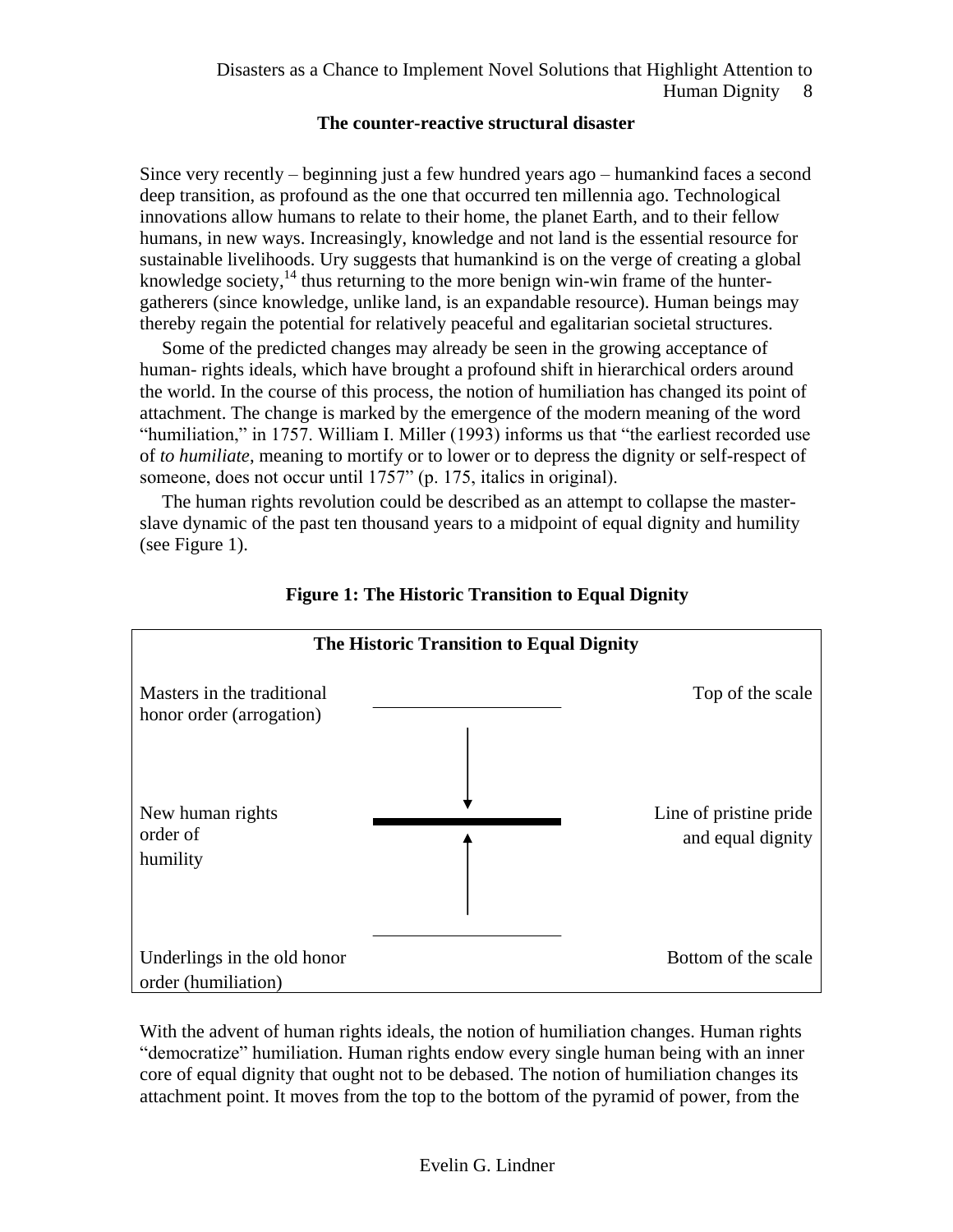privileged to the disadvantaged. Feelings of humiliation among the downtrodden are no less than the very "fuel" of the human rights revolution. In a human rights framework the downtrodden secure the right to feel humiliated. The human rights revolution turns the formerly legitimate humbling of underlings into illegitimate humiliation. The beaten wife and the girl who demands the right to make her own life decisions are informed by human rights defenders that "domestic chastisement" as it was enshrined in law (until 1868, for example, in Norway) is no longer legitimate, but has turned into illegitimate "domestic violence." The beaten wife and the subjugated girl are encouraged to invoke humiliation. The masters, the elites, the husband, the father, on the other hand, are called upon to humble themselves. They are no longer given permission to resist this call by claiming superiority and designating their underlings" protests as humiliation.

Humiliation is at the core of the current human rights revolution and the related transition from ranked honor to equal dignity. Today, in the aftermath of the 1757 shift in meaning of the verb "to humiliate," the practice of humiliating people can no longer serve prosocial purposes. The overall normative frame no longer allows for that. Only shaming and humbling can still be applied in such ways; and indeed, human rights activists around the world busily confront companies and countries in the attempt to shame them into keeping their promises as protectors of the environment and human rights. While humbling and shaming still work prosocially, humiliation does no longer. We do not wish to have shameless people as neighbors; indeed, we wish to be surrounded by humble people who respect the law, yet, we do not endorse societies filled with humiliated underlings. Applying humiliation has turned obscene. The worldwide reaction to practices of humiliation at the Abu Ghraib prison in Iraq represents a case in point. Bringing down dictators and their followers, if done with humiliation, does not lead to the intended peace. On the contrary, Mandela did not humiliate the white elite in South Africa; he humbled them (in my work I treat Mandela in the spirit of a Weberian idealtype approach and focus on his constructive strategies, which are not diminished by criticisms that people may direct at his movement or him as a person). This new illegitimacy of the practice of humiliation as part of the human rights revolution, which renders the ranking of human worthiness illicit, marks a profoundly significant shift.

Clearly, however, humankind is far from having arrived in a world where everybody enjoys equal dignity. The human rights revolution has not yet been "won." Traditional honor norms – what I call the traditional structural disaster – are still alive and thriving. Ranked honor is still subscribed to many segments of world society, not least in certain segments of Western societies – see, for example, Bertram Wyatt-Brown (1982) and his study of the history of American *Southern Honor*. Many elites still feel entitled to superiority and do not enter into the cooperation that is necessary to make the world a more even playing field. They still invoke humiliation when asked to humble themselves.

Humanitarian aid workers who wish to promote human rights are caught in this conundrum. Julia A. Demichelis illustrated these cases most impressively in her presentation *Lessons to Learn: Roles of Government, Private Sector and NGOs in Disaster Reconstruction in Fragile States and Impoverished Communities* (as part of the Panel "Disasters and Innovative Solutions," on Tuesday, November 18, 4:15pm-6:15pm). Humanitarian helpers are obliged to help victims, however, cannot condone solutions that violate human rights. How are human rights defenders to react if asked to support victims who proceed to become new oppressive masters? How are they to respond to allegations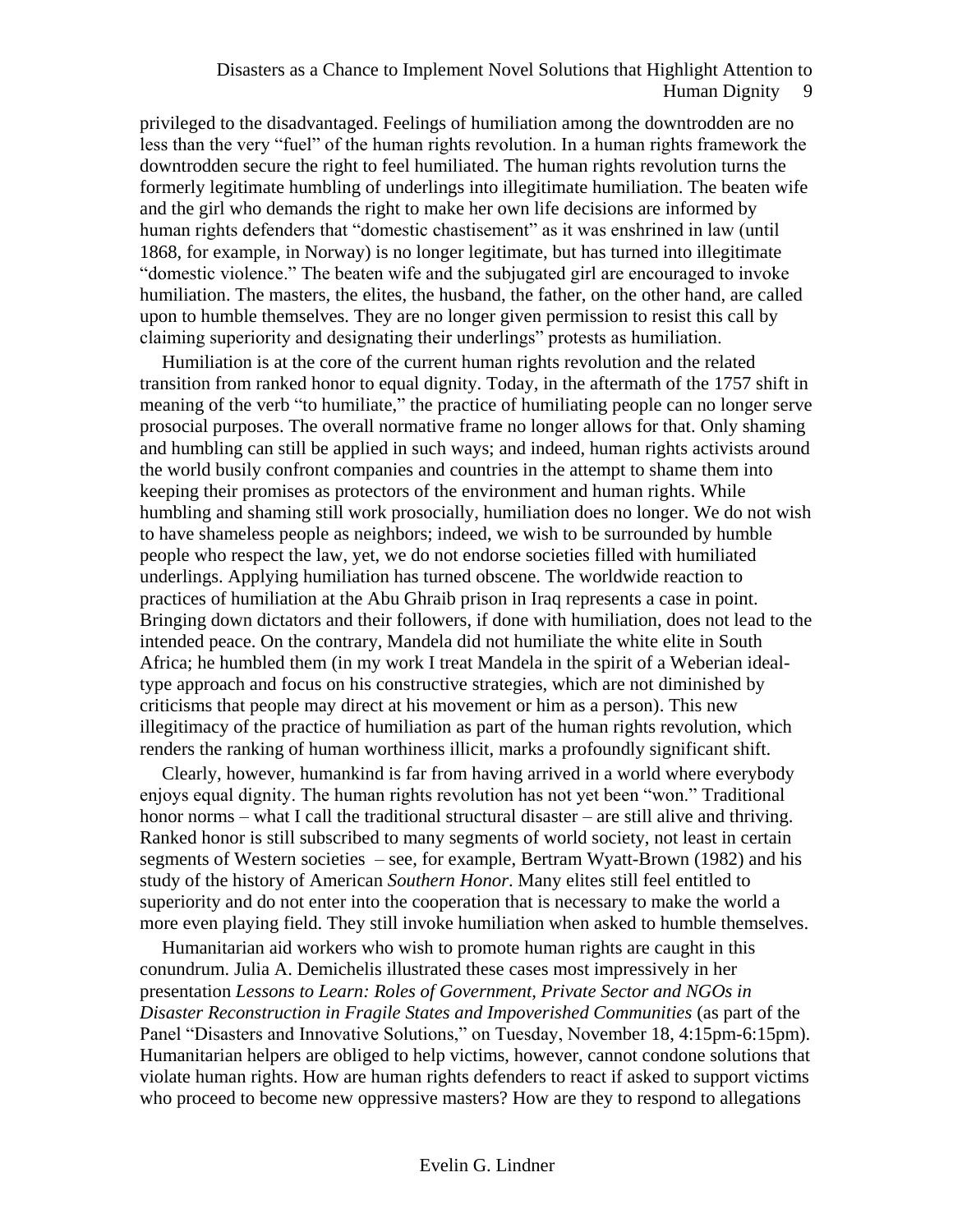that they humiliate victims by not helping them with violent uprisings? Enraged people, invoking victimhood and feeling entitled to violate human rights as a remedy, may emerge as powerful humiliators of human rights defenders.

The situation is being complicated when people resort to the traditional strategies of defending honor in one context, as honorable elites, while decrying the debasement of dignity in another context, as the victims of dignity humiliation. For example, a man might demand from the elites of the world that they fulfill the human-rights promise and treat him as an equal, while overlooking that he is not treating his own wife and daughters as equals. In other words, we live in a confused world where traditional honor norms linger on, even though they stand in stark contradiction to future-oriented equal dignity norms. While the two moral universes are diametrically opposed – one condones ranked worthiness, the other equal worthiness for all – they are sometimes intertwined without people being aware that they are incompatible.

In all cases, fertile soil is provided for violent conflict, and this complicates not least the work of helpers in disasters. When I worked as a counselor in Egypt (1984-1991), it was me who created conflict, for example, when I claimed that wife-beating is a violation of human rights, an illegitimate domestic violence, rather than legitimate domestic chastisement. Eighty six per cent of Egyptian women surveyed in 1995 thought that husbands were justified in hitting their wives on certain occasions – see Fatma El-Zanaty et al. (1996). From the couple's perspective, there was no destructive conflict, no suffering victim, and no violent perpetrator. It was me, the counsellor, the human rights defender, an uninvited third party, who introduced conflict. I was called upon to accept the notion of domestic chastisement as cultural practise worthy of equal respect, even though it entails inequality at its core. Humanitarian aid workers often face similar problems. Undermining traditional rankings requires tact and care for aid to be truly helpful.

What is often even more disturbing, particularly for dedicated humanitarian workers at grass root levels is when their own superiors order or push them to violate the dignity of the very people they are supposed to help. This can occur because ranked honor is still strong in two realms: in certain world regions (for example, those regions where women believe that being beaten is justified) and at certain macro levels, namely at the level of powerful international elites dealing with each other. Honor often plays a stronger role in foreign policy matters, in armed services and diplomatic staffs, than among the lower echelons of the average citizen. Thus, a passion to retain a state's "honorable" preeminence, as Donald Kagan<sup>15</sup> proposes, applies in today's world no less than it did earlier, even when "national honor" is partly concealed by human rights rhetoric and no longer invoked as openly as in the past. Higher echelons in humanitarian organizations, since they are embedded into national settings, are often caught – they are asked to protect national interest, even when it violates the dignity of the people on the ground they are meant to help.

Yet, not only honor codes may need to be overcome in exchange for more humanizing practices. In some Western cultures ideals of ruthless individualism (which ironically have been forced upon fellow citizens with astonishingly collectivist fervor), have yet to mature into ideals of true equal dignity for all. The myth of autonomy in Western culture misconceives the environment in which humans live as a societal vacuum, and stigmatizes and punishes those labeled "dependent." Linda Hartling of the Jean Baker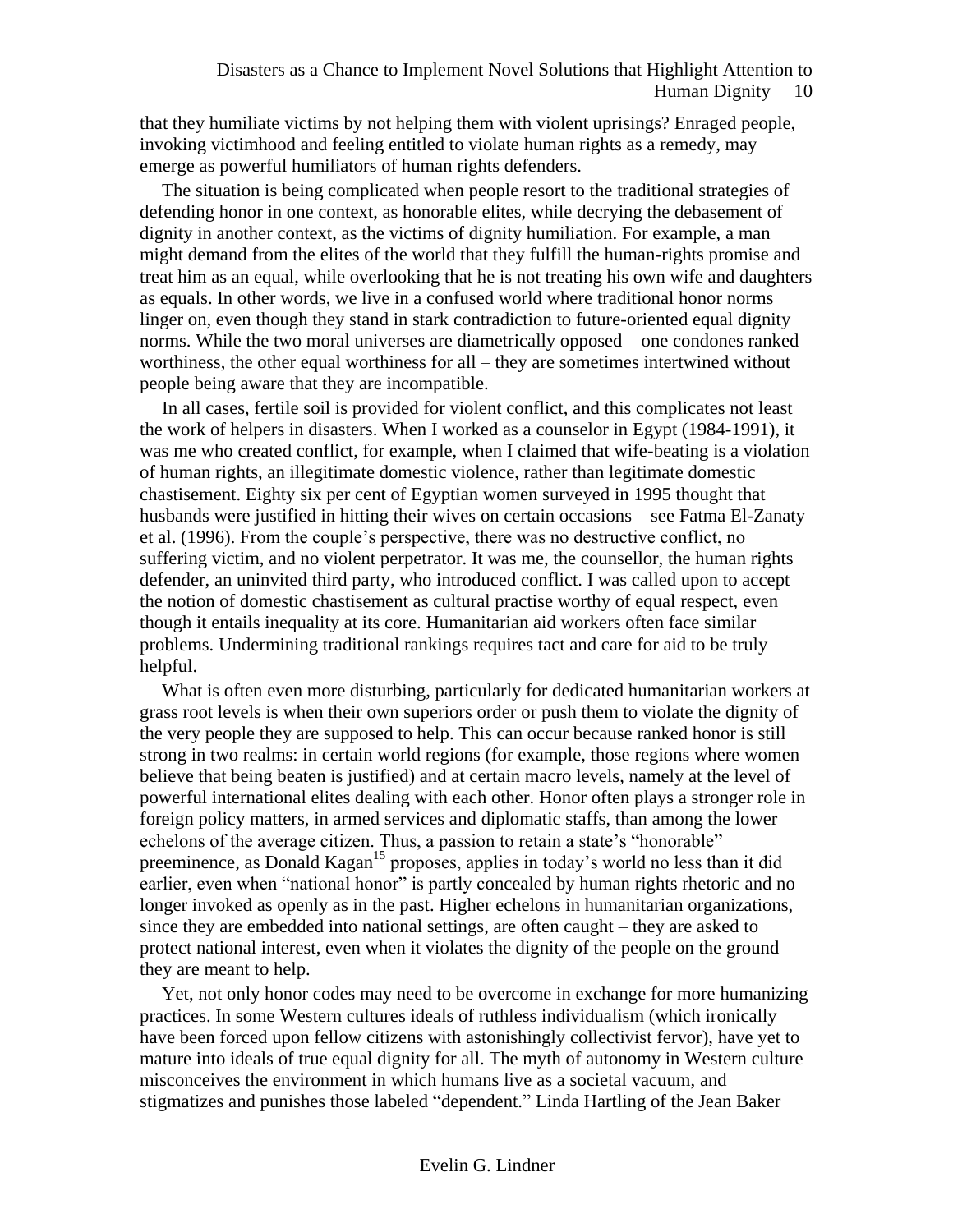Miller Training Institute in Boston identifies this practice as one of the root source of destructive humiliation in such social contexts (personal communication, September, 9, 2005).

Ruthless individualism – in contrast to what could be called connected individuation – could be described as simply another way of preserving the old order of ranking human worthiness, only now with everybody trying to be a master in an everybody-againsteverybody cut-throat competition. Ruthless individualism is underpinned by *might-isright* and *just world* thinking that *blames the victim*. People who hold just world beliefs are indifferent to social injustice simply because they do not see injustice.<sup>16</sup> In other words, this toxic mix of beliefs makes people blind; it makes the more privileged, those who have achieved might, by whatever means, blind in various ways – blind to the fact that they free-ride on the nurturing that society needs to be a functioning society, a nurturing that also they received when they grew up, blind for the common good that needs protection for any individual self-interest to thrive, blind for the injustices that they committed to achieve might, and blind for the sufferings of the less privileged. "Everybody deserves what he gets" is a circular post-hoc justification that opens the door for ethical vacuum – when Hitler survived the July 20th plot of 1944 to kill him, for example, he thought that the *Vorsehung* (providence, fate) had saved his life because his historical mission was too important to cut short.<sup>17</sup> To Hitler, Germany, Europe, and the Jews "got what they deserved."

The economic melt-down that unfolds while I write these sentences shows to what extent contemporary neo-liberal approaches to world economy and world politics fed on this culture. I therefore label a culture of ruthless individualism as *counter-reactive structural disaster*. It perpetrates what it wishes to undo – the disempowering domination of many by a few – only in new ways and with new justifications.<sup>18</sup>

Earlier, the work of Mary B. Anderson (1999) was mentioned. Another provocative title is *The Lords of Poverty. The Power, Prestige and Corruption of the International Aid Business* by Graham Hancock (1989), or *The White Man's Burden: Why the West's Efforts to Aid the Rest Have Done So Much Ill and So Little Good* by William Russell Easterly (2006).

John Stiglitz, former chief-economist of the World Bank, drew the world's attention to the problems of development aid<sup>19</sup>: Initially, it was thought that developing countries required nothing but financial infusions to attain large-scale development, however, this strategy largely failed. Subsequently, more assistance was added, from technical assistance to training in how to shape projects; "capacity building" and "good governance" emerged as buzzwords in this chain of lessons-learned. Many warn, however, that not only Structural Adjustment Programs (SAPs), but even present Poverty Reduction Strategy Papers (PRSPs) worsen the situation rather than improving it.<sup>20</sup> It seems that the interest served is always the interest of local elites, rather than the interest of the common good of all citizens, including all world citizens. The recent failing of the so-called *Doha Development Round,* served as a reminder of the lack of political will at national levels to truly change the world at global levels – a lack that hopefully will be overcome, not least due to the shock of the global economic crisis in 2008.<sup>21</sup> A very good overview over the course of the World Bank over the years of its existence is given in the last chapter (15) "Social Democracy on a World Scale: The World Bank and the Logic of Love" in Howard Richards and Joanna Swanger (2006).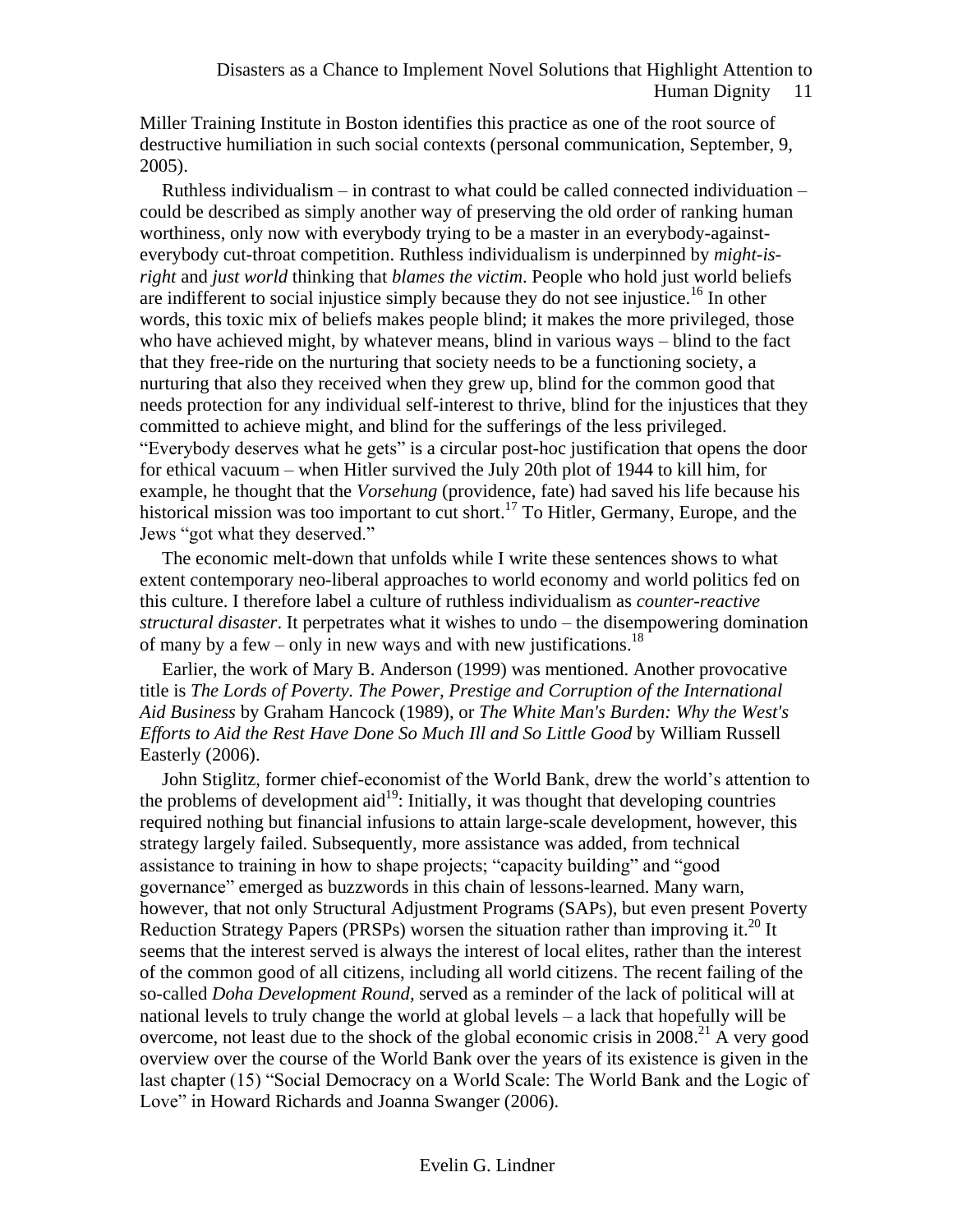Human rights defenders, including helpers of reconstruction after disasters, have their motivation worn down in several ways by the contradictions between the structural disasters of traditional honor values and/or contemporary neo-liberal considerations on one side, and strategies informed by human rights on the other side. Helpers are caught not just vis-à-vis the recipients of help but also vis-à-vis their own organizations. The two structural disasters often inform what is called *Realpolitik* of national interest, making Realpolitik incompatible with human rights ideals. And, as already mentioned above, the higher up in ruling structures – and humanitarian aid organization are not exempt – the more Realpolitik reigns, pushing aside human rights values. This tendency introduces a stifling inherent contradiction into their very core of organizations that officially are set to work for human rights. Higher echelons in organizations that espouse human rights not seldom undermine the human rights advocacy of their own workers in lower echelons, thus leaving them discredited and unprotected. This causes great pain among the humanitarian workers, pain that is usually overlooked. When I carried out my field work in Africa, every humanitarian worker I met, particularly "old hands," had read *The Road to Hell: The Ravaging Effects of Foreign Aid and International Charity* by Michael Maren (1997) – this book describes the slow destruction of a humanitarian worker's ideals and life.

Nowadays, we live with a new paradigm – the vision and emerging reality of a "global village." The global village is currently acquiring a life of its own, beyond McLuhan's initial connotations.<sup>22</sup> Citizens increasingly relate to each other across borders, states are losing their status as more-or-less isolated entities that constrain and define their citizens' global relationships. A global "supranational We-feeling" is in the making and the "struggle for recognition" by individuals alongside that of states is emerging as a force at the system level. $^{23}$ 

Traditional cultures of collectivist ranked honor, as well as contemporary cultures of individualistic might-is-right, do not serve humankind's sustainable well-being. In an interdependent world, strategies that are devised in the spirit of "honorable" duels risk destroying the world as devastatingly as approaches that rely on unrestrained might-isright competition. Cooperation outperforms competition – eminent social psychologist Morton Deutsch dedicated his life work to show this point.<sup>24</sup> Not only does cooperation outperform competition, today's interdependence also represents the ultimate deterrent for traditional power-over strategies – nobody can win durable "victories" over others in an interdependent world, everybody is vulnerable. This is a historically unprecedented situation that humankind is unprepared for, and many have not yet grasped this novelty. No history lesson can help. For the first time in human history, self-interest converges with global common interest – nobody can survive alone on the globe, let alone in opposition against others. It becomes in the interest of everybody to join hands in cooperation among equals.

The creativity that can flow from the diversity of human cultures and human talent serves humankind in constructive ways only when it is embedded into dialogues that respect equal dignity for all – things should not be done *to* people but *with* people. And creativity is sorely needed if humankind is to address its global challenges intelligently. Human rights thus represent a normative framework that is optimal for an emerging globally interdependent knowledge society – the human rights ideal of equal dignity for all entails a promise that is higher than the promise of the traditional honor order, or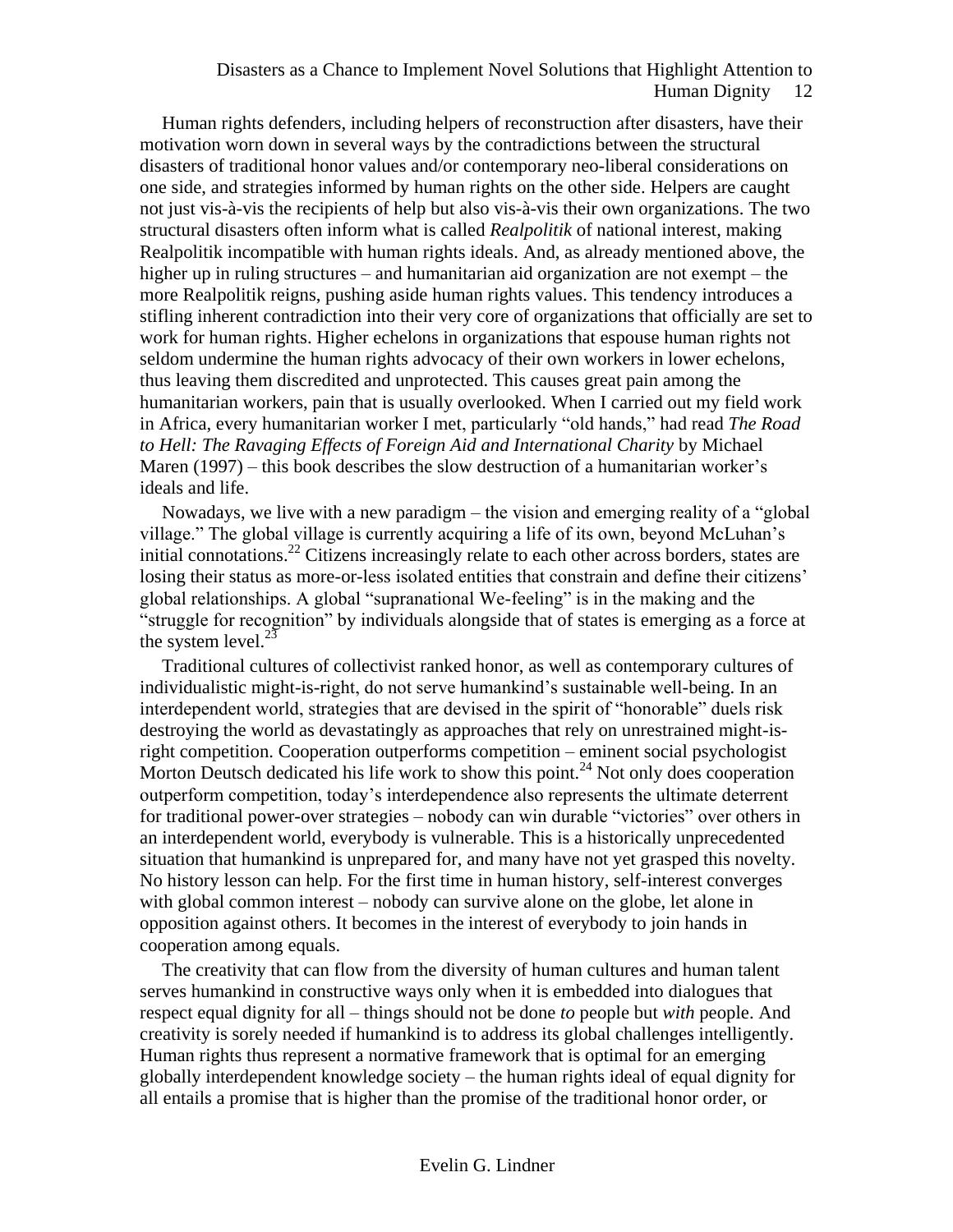ruthless individualism, both for society and for the individual.

Human rights are not just a Western idea. *Ubuntu* represents a traditional African philosophy for living together and solving conflict in an atmosphere of shared humility.<sup>25</sup> Desmond Tutu (1999), in his work with the *Truth and Reconciliation Commission* drew on Ubuntu. Also Nelson Mandela's approach could be placed within the same frame.

Linda Hartling confirms that Ubuntu is a way to togetherness and community in the atmosphere of shared humility<sup>26</sup>: "While collectivism can promote social interest at the expense of personal well-being, individualism promotes self-interest at the expense of social interest. Both of these tendencies are not sustainable… A third way may be the concept-philosophy-practice of ubuntu."

*Living well* is a suitable heading for a useful contemporary definition of what the outcome of human endeavor should be, including reconstruction after disaster: On June 5, 2008, more than one thousand representatives from indigenous communities across the Americas, gathering in Lima, Peru, agreed on a new social system that focuses on reciprocity between people and the Earth, and they called it "Living Well."<sup>27</sup> Not surprisingly, this new social system draws on indigenous wisdom – underpinning Ury's argument that humankind has the chance to reconnect to its more benign past prior to ten thousand years ago.

#### **Concluding remarks**

Disasters can offer a chance. When old solutions fail, space opens for new solutions. Solutions that were "unthinkable" before, solutions for which there was no political will earlier, become "thinkable."

Disasters can open space for the implementation of novel solutions that highlight attention to human dignity. For example, victims of disasters can be encouraged to become co-creators of interventions, rather than merely recipients of help, thus counteracting the risk of help having humiliating effects. Since disasters disrupt established life, they even entail the potential to open more space for empowerment than was present prior to the event.

The current global economic melt-down, exposing one of the largest structural disasters so far – apart from the climate crisis – for example, also entails the chance for the emergence of a new world order. Completely new global institutions need to be crafted – it will not be sufficient to reform only the Bretton-Woods system of monetary management, or the G8 club, or the United Nations. And this new global institutional order will affect all levels of society, micro-, meso- and macro-levels.<sup>28</sup>

Not only economic crises, also ecological crises must be monitored and their damaging impact preventively mitigated or completely avoided. Institutions, rules, practices need to be put in place. Planners of nuclear power plants cannot afford to neglect foreseeing disaster, including disaster caused by human error or human malice. They have to put in place institutional structures, rules, and practices that continuously monitor the situation and prevent problems from arising. A nuclear power plant meltdown is too destructive to leave it to post-disaster management. Neglecting such preparation represents the severest of structural disaster, because it means nothing but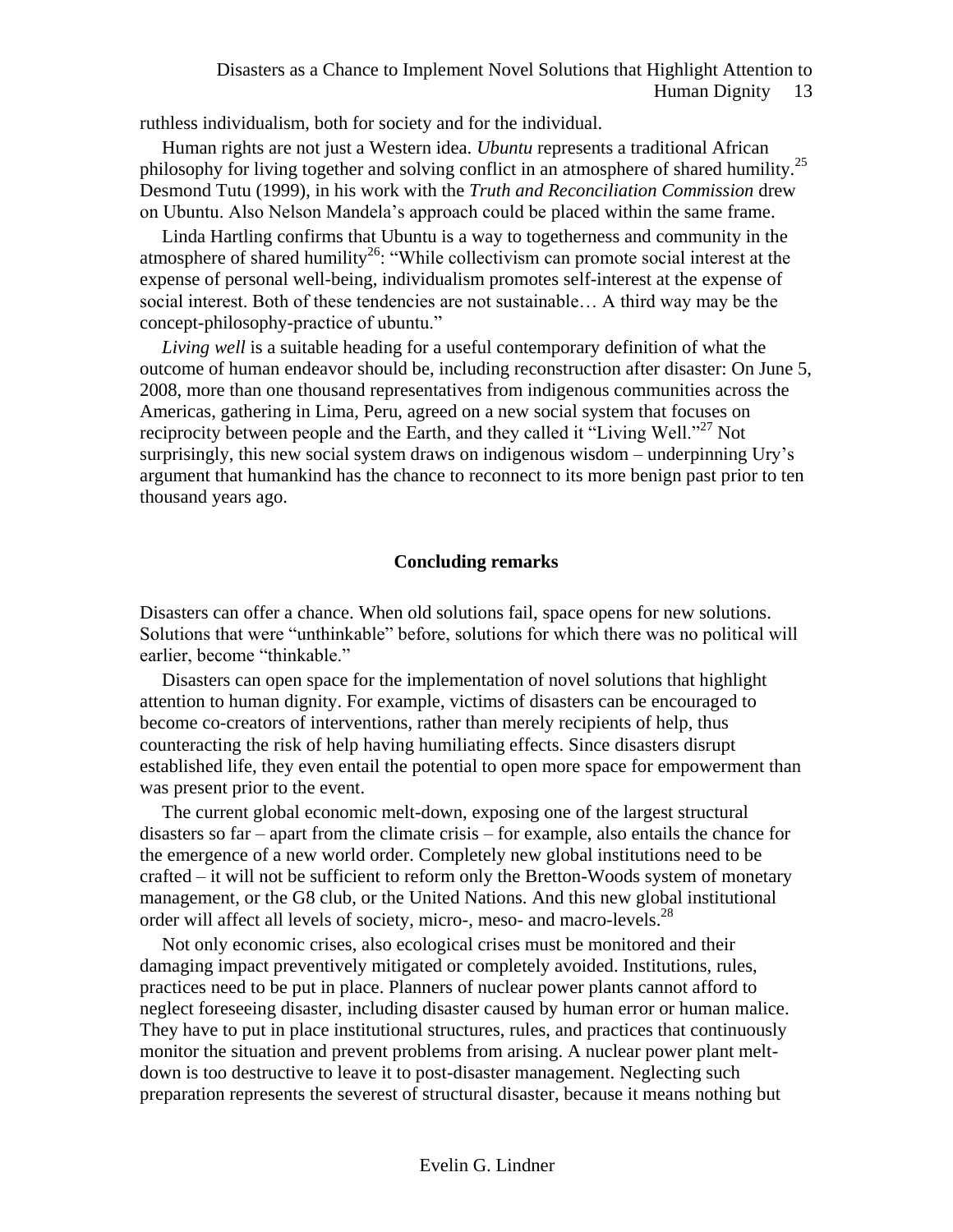unmanageable disaster-in-waiting. Likewise, the international community cannot afford to hope that post-hoc disaster management will suffice for the global challenges the world faces – global warming (which intensifies hurricanes, typhoons, and tsunamis), systemically created poverty, unsustainable over-consumption, intractable conflicts, all in the face of impotent global institutions, are the global disasters of current times. Suitable institutions, rules, and practices must be put in place, pro-actively, not only locally, but globally. Typically, however, too often local intervention is favored which does not disturb established power structures. Global intervention is what is needed, intervention that reconstructs the way the global community organizes its life.

The session for which this paper was prepared is entitled "Disasters and Innovative Solutions." "Focus on interest and output and define both globally, not just locally," this is the main recommendation flowing from the reflections laid out in this paper. Even the best local solution is undermined in the face of adverse structures at higher institutional levels of organization. The weakest institutional structures, currently, are to be found at the global level. The global house has no sturdy roof so to speak. Building more appropriate global institutions is the urgent task at hand.

Since states are hesitant to lose sovereignty, this process meets strong resistance whenever institution building needs to get serious. The discourse on how to best build good world governance and institutions is always in danger of dying down, in need of revival. Yet, people do step up to the challenge. Joseph Preston Baratta (2004), for example, has recently taken up this crucial discussion. Or, Winston Langley, Provost of the University of Massachusetts, host of this conference, stands for a new party, a party of global citizenship.

The recommendation of this paper resonates with those given by other conference participants, among others on the Closing Day of the conference by Terry Keane (Director of the National Center for Post Traumatic Stress Disorder, Department of Veterans Affairs, Boston, and vice-chair of the Department of Psychiatry, Boston University School of Medicine). He presented his model of an "Inverted Pyramid" and referred to studies that show that the bulk of resources needs to be invested into the highest societal level: Resources invested into interventions at the communal, family, and individual levels are less effective. Lack of appropriate public policy at the societal level may even undermine otherwise well-intentioned and successful interventions at the communal, family, and individual levels.

Keane's "Inverted Pyramid" can be expanded from national affairs to global affairs. The lack of appropriate and well-resourced public policy at global levels undermines otherwise well-intentioned and successful interventions at national societal, communal, family, and individual levels. My main recommendation is therefore to define the *societal level* in Keane's model as *global societal level*, or add a *global societal level* above the *national societal level*.

I recommend that the participants of this conference approach public policy makers around the world and advocate Keane's "Inverted Pyramid" globally: We need to invest the majority of resources into building global institutions that represent the global citizen.

The conference underpinned this recommendation in a variety of ways. Since researchers need a salary, and sponsorship by global institutions are either absent or weak, the projects presented in the conference were largely framed by communal or, at maximum, national interest. Presenters began their presentations by saying, for example,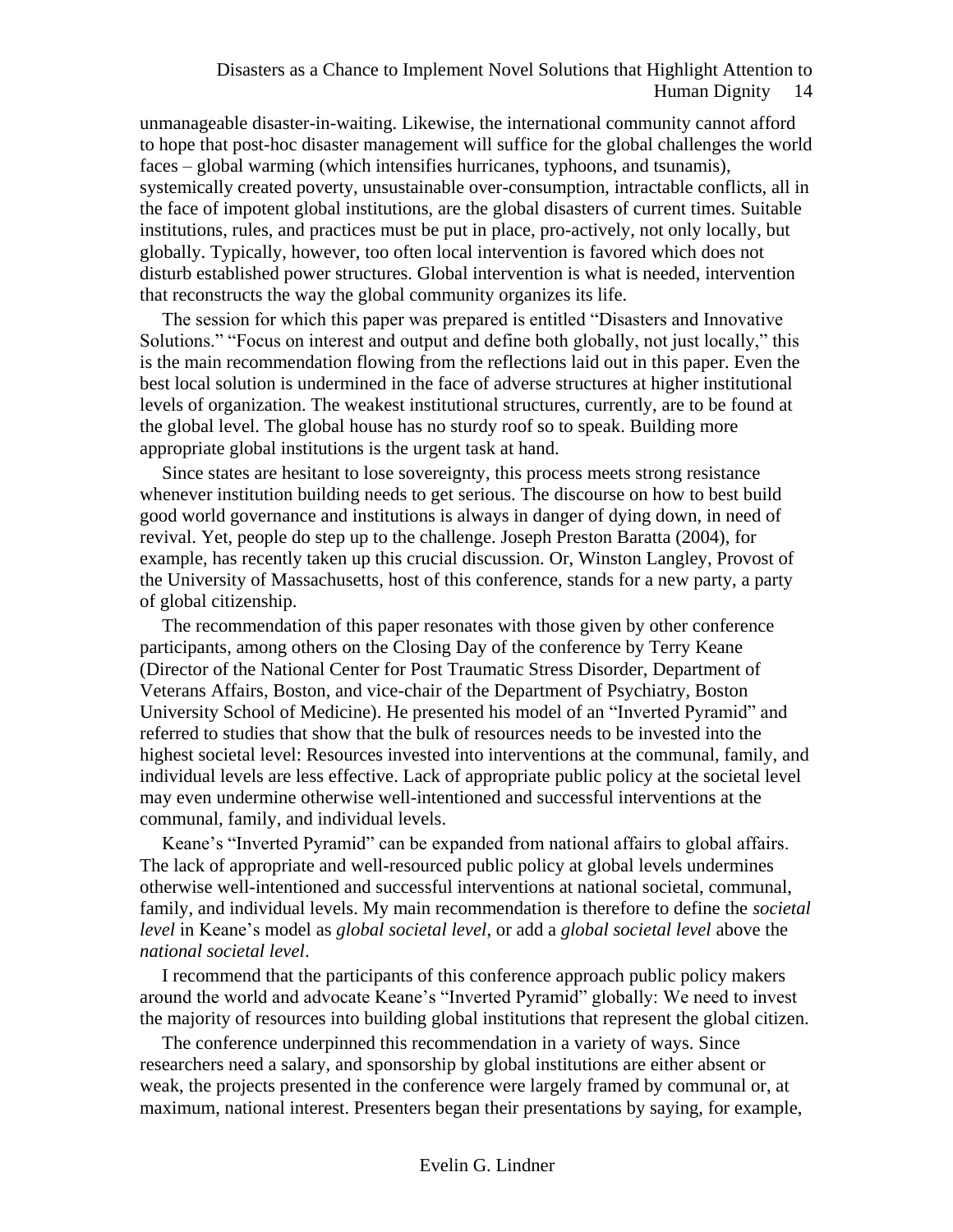that a Federal Government Agency had approached them to do research on disasterrelated issues. Or, the military had an interest to protect their soldiers and thus funded PTSD research on veterans. Even if the United Nations or international humanitarian organizations are the sponsors of research, since the United Nations are an association of nations, national interest is likely to ultimately curtail wider ambitions. In other words, at the current point in history, we observe a dire lack of institutions at the global level that represent the interest of the entire human family.

My recommendation would therefore be that the experts who came together in this conference take their results and expertise to the global level, even if there is nobody offering funding as of yet. Betty Blythe, in her talk "Teaching Social Justice in International Service-Learning Classes," for example, talked about the need to create a *culture of safety*. This call could be extended to a global culture. She told the story of the Indonesian village in which everybody survived the 2004 tsunami, because a culture of safety had been learned from earlier events, a culture that indicated that one had to flee to higher ground, when the water receded – see Amanda Ripley (2008).

Or, Kai Erikson, (William R. Kenan, Jr. Professor Emeritus of Sociology and American Studies from Yale University), emphasized in his key note how *social forces drive communities*. This insight is equally salient for the global community that is currently emerging. This emergence, in itself, is a social force.

Or, Russell K. Schutt, in his talk "A Sociological Perspective on Disasters," spoke of *neighborhood effects*. Also those effects could be envisaged to extend the entire planet's populations, both for the prevention of disaster and intervention after disaster.

Let me be the voice of the global community, even if I cannot offer funding: Let us think through how we must shape global institutions so that they provide maximum safety from natural and structural disaster at local levels.

I have coined the word *egalization* to match the word globalization and at the same time differentiate it from words such as equality or sameness, because the main point is not equality or sameness. The point is equal dignity, even though there is a connection between equality and equal dignity (the connection is "hidden" in the human rights stipulation that equal chances and enabling environments for all are necessary to protect human dignity).

The term egalization is meant to avoid claiming that there should be no differences between people. On the contrary, egalization is the only way to truly reap the fruits of diversity. Egalization is the path toward realizing Unity in Diversity, or, more precisely, more unity and at the same time more diversity, thus avoiding the bygone fallacies of either uniformity or division.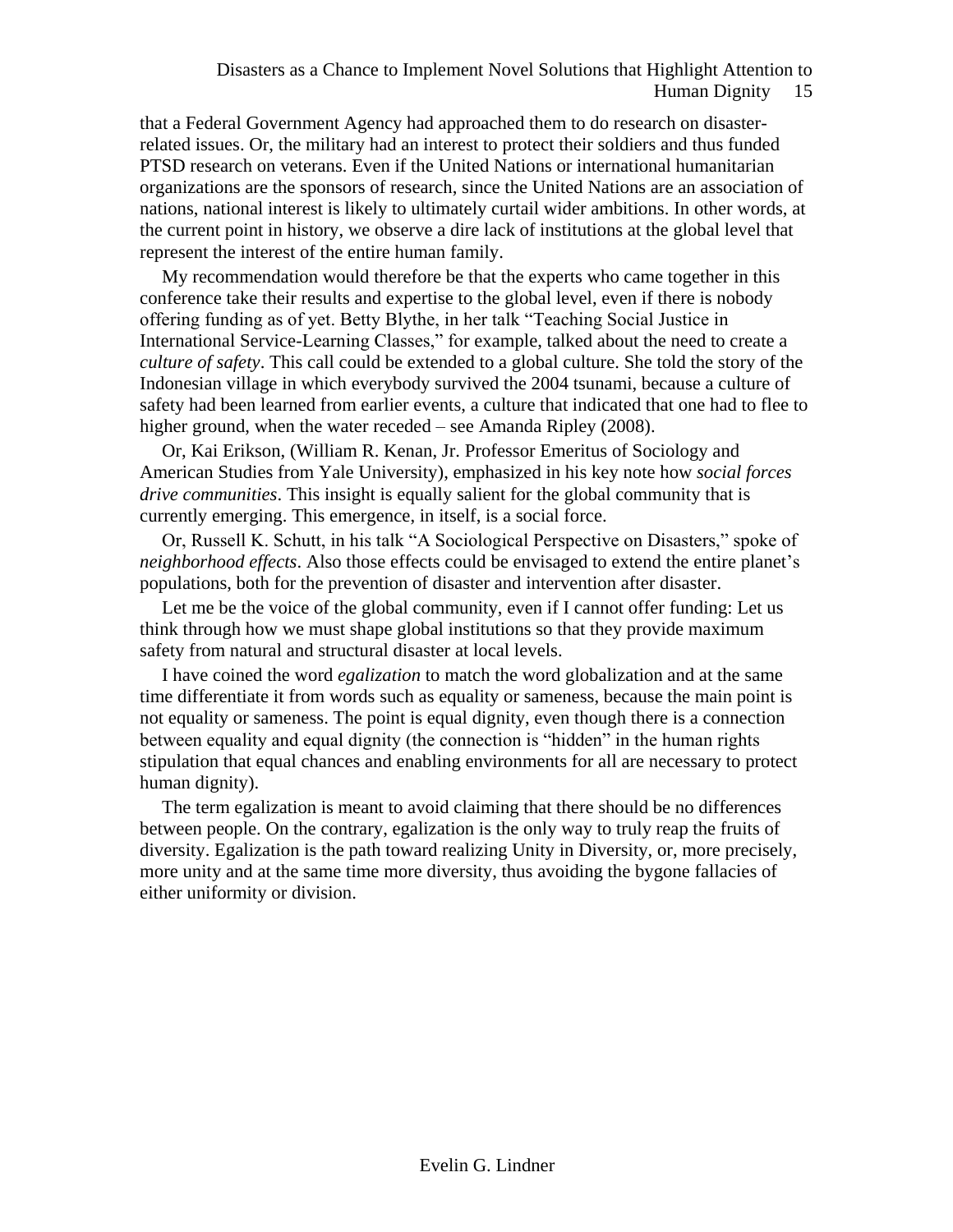Egality can coexist with a functional hierarchy that regards all participants as possessing equal dignity; egality can not co-exist, though, with a hierarchy that defines some people as lesser beings and others as more valuable.<sup>29</sup>

Egalization is a process that elicits intense humiliation when its promises fail. The lack of egalization is thus the very element that intensifies feelings among so-called "globalization-critics." Their disquiet stems from lack of egalization and not from an overdose of globalization. What they call for is that globalization ought to marry egalization. What they call for is globalization without humiliation.

I have founded Human Dignity and Humiliation Studies (HumanDHS), a global transdisciplinary fellowship of academics and practitioners who wish to promote dignity and transcend humiliation. The idea for this network emerged in 2001, and it has since grown to ca. 1,000 personally invited members from all over the world, with the website being read by ca. 40, 000 people from 183 countries per year.

HumanDHS researchers and practitioners attempt to create public awareness for the destructive effects of humiliation, and to promote alternative approaches that generate and embody human dignity and respect. The sustainability of social cohesion and ecological survival for humankind requires a focus on human dignity, implemented with a mindset of cooperation and humility, rather than disrespect and humiliation.

The central human rights message is expressed in Article 1 of the of the Human Rights Declaration, which states that every human being is born with equal dignity (and ought not be humiliated). This ideal requires concerted action to be implemented, not just in the field of legal regulations, but in every sphere of human life, including architecture and the way we create our built environments, and including disaster management.

Many short-comings of interventions after disasters are related to a lack of attention to human rights, not just their legal aspects, but the spirit of human rights, namely equality in dignity for all. Human interventions in society in general, as well as approaches to disaster intervention, often stem from times when sensitivity to the notion of equality in dignity was still weak.

After disasters, communities are prone to suffer violations of dignity in numerous ways. Disasters unmask in stark ways the short-comings of human interventions in general, be it with regard to management philosophies (in case of disasters, for example, how aid is being delivered), or how housing is designed (in the case of disasters, for example, how emergency shelters are being built), or how short-term and long-term planning is interwoven (in the case of disasters, whether humanitarian emergency aid is being integrated with longer-term development goals).

Let me give a brief example. In 1999, I participated in several fieldtrips in Rwanda with the United Nations Development Programme (UNDP) and with international and national Non-Governmental Organization  $(NGOs)$ <sup>30</sup> These trips became a series of informal focus groups in which I discussed the topic of humiliation. I monitored not only other people's feelings of humiliation, but mine as well. I shared my shock and humiliation at the way shelter programs were designed and built. To me, many design aspects of these "villages" represented the flagrant humiliation of humanity through an uninformed admiration of outdated concepts of "the state of the art." The design of these artificial villages, corrugated iron sheets on huts set in a military layout, reminded me of the same antihuman philosophy that inspired the *Plattenbauten* (ugly tower blocks)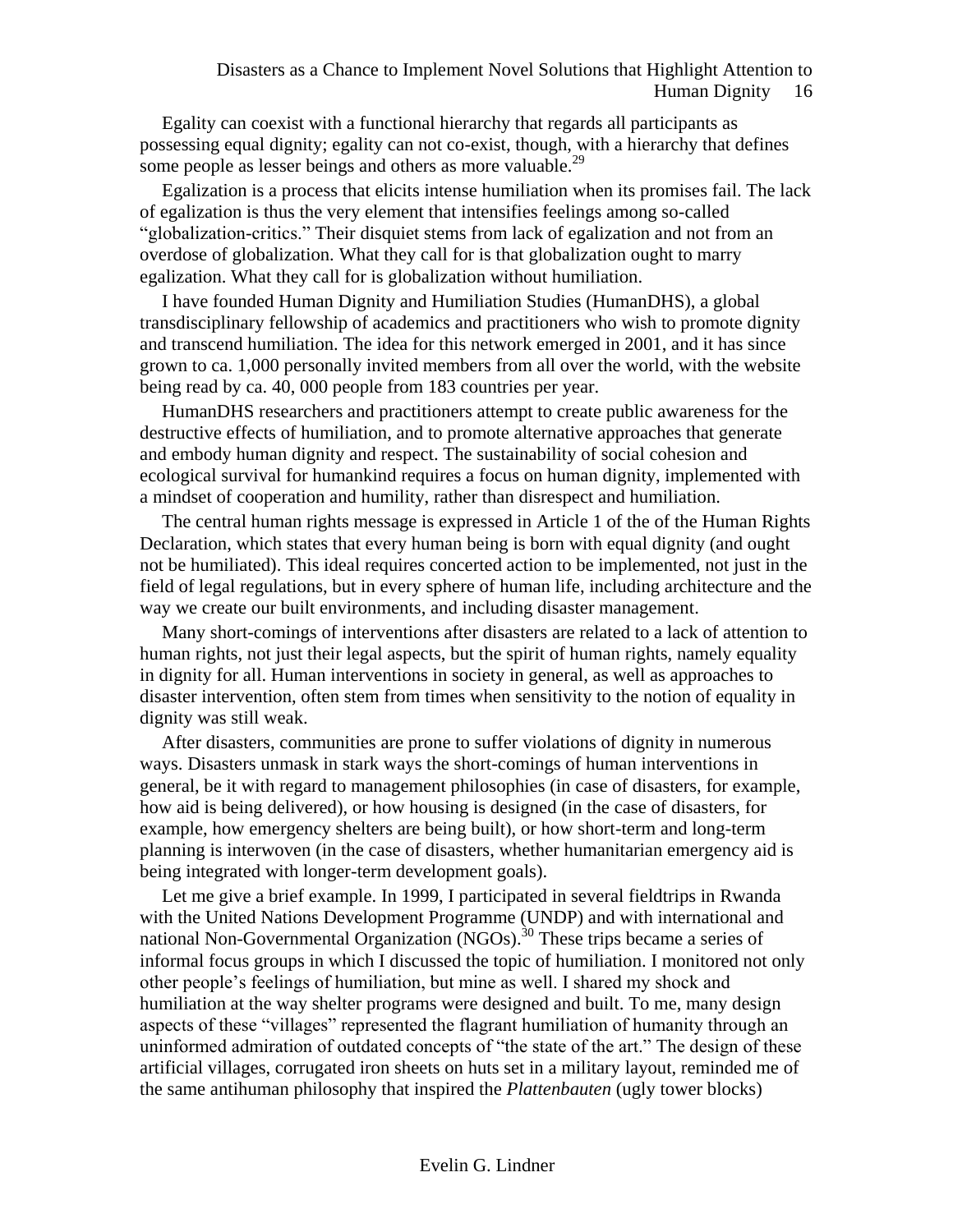architecture in the socialist East, which today are regarded as a shame by almost everyone, West or East.

Obsessive rectangularity and military uniformity is only one example for inappropriate help, however, it can illustrate the deeper problems. When shelters are built or aid is offered, rectangularity and uniformity are often being justified with arguments of "expertise," "efficiency," or "practicability," or with the argument that recipients of help should be happy with what they get. However, these are obsolete arguments, smacking of the structural disasters explained above. How can a helpless person, struggling to heal and build a new life, be expected to improve if his or her basic individuality is removed and humiliated into helpless uniformity? The loss of diversity is not a small loss. Human beings are living creatures, meaning that they are living beings who thrive on diverse environments. Individual human identity and health depend not least on diversity markers. Uniformity ignores this human need, relegating human beings to the humiliating status of machines.

International organizations, accustomed to responding to emergencies and developmental needs, must develop concepts of efficiency and practicability that nurture inclusive and dignifying diversity. Today the term *mainstreaming* permeates many discourses: The spirit of human rights, the emphasis on human dignity, needs to be mainstreamed also in disaster management.

Current buzzwords such as *empowering* and *enabling* have a place here. Merely empowering is, however, not enough – empowering oppressors and willing subalterns to insist on their focus on position and input would merely perpetuate structural disasters. Everybody, victims and donors, must be enabled to define their needs and interventions by gauging the right kind of outcome, rather than by measuring an input that is defined by positions as suboptimal place-holders for true interest.

*Participatory action research* is one way out of this dilemma,<sup>31</sup> as is the concept of *ethno-mimesis* (the inter-connection of sensitive ethnographic work and visual representations<sup>32</sup>), a methodological tool as well as a process for exploring lived experience, displacement, exile, belonging and humiliation.

Wherever I went in Africa (1998 and 1999) the *War-torn Societies Project in Somalia*<sup>33</sup> received praise for being different from many projects sponsored by aid agencies. The *War-torn Societies Project* concentrated on *action research* and attempted to work with the communities concerned to develop an agenda for development, enabling and empowering people and transforming them from *recipients* into *co-actors*.

Dialogical enabling and empowerment heals humiliation – intellectual and psychological – between the incoming helpers' perceptions or ideologies of what people need as aid and the support that local people truly need. Such tailor-made approaches seem to be successful primarily because they ask deeper questions, arrive at appropriate outcomes, and are thus non-humiliating.

Adenrele Awotona has modeled such approaches in his work, see the books he edited on bottom-up approaches in reconstruction after disaster – Adenrele Awotona (Ed.) 1999, Adenrele Awotona (Ed.) 1997, Adenrele Awotona (Ed.) 2007. His work has been well recognized, as, for example, in the IBC reference book *2000 Outstanding Intellectuals of the 21st Century*.

At the outset of this paper, I asked whether there are short succinct answers that can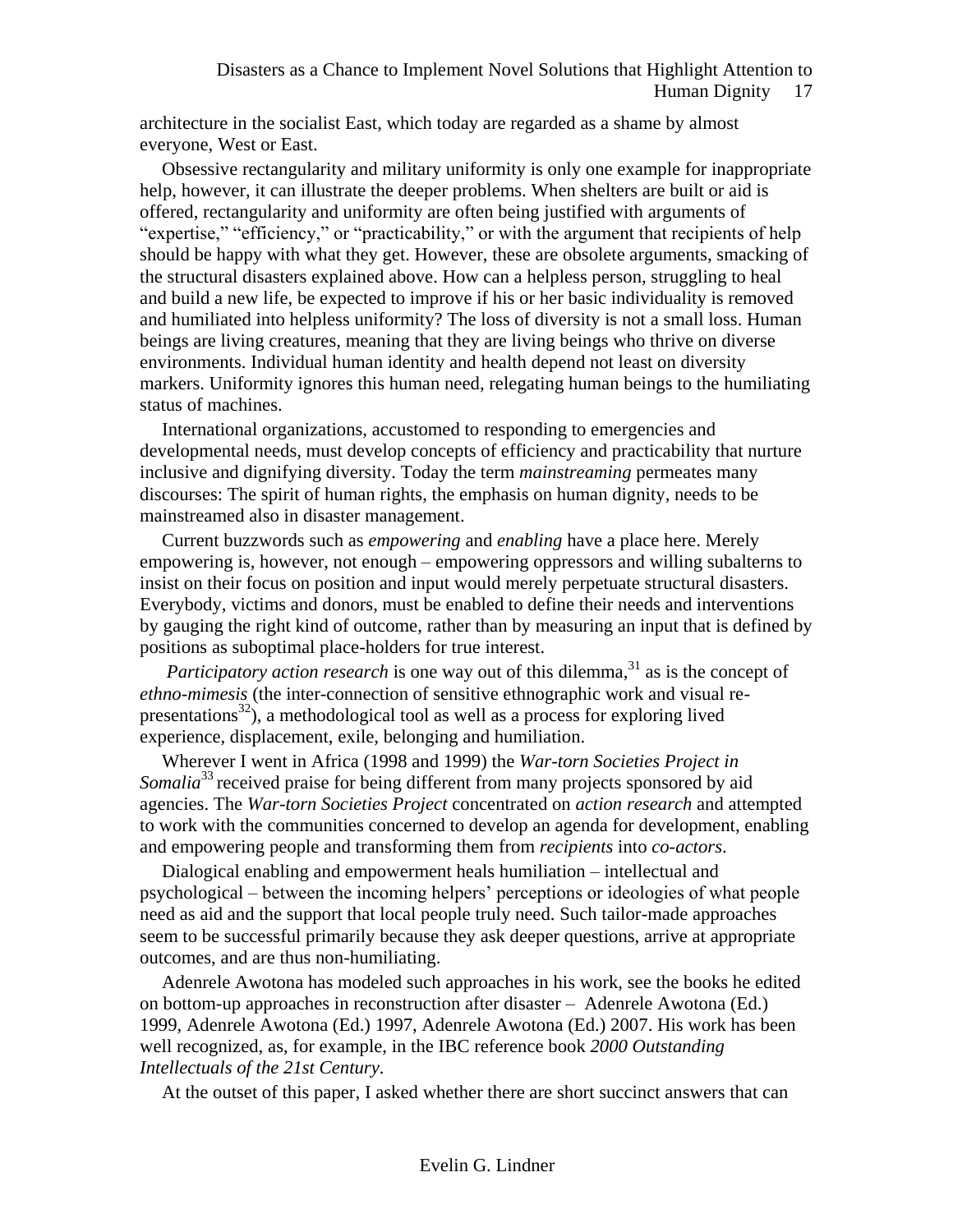capture the core of the contemporary problems with aid. A short answer could go as follows: We need to measure output, not input, and in order to do so, we must focus on the interest of all, and not the position of a few. Output must be measured according to the well-being of all citizens of this world, including their biosphere. And this outcome can only be achieved with sustainable solutions, both ecologically and socially. The old approach is to focus on local solutions, rather than global ones, not least because global approaches tend to undermine established national power structures. However, the interest of a few to protect their position of privilege is ultimately not even in their own interest: humankind has to leave behind the privileged positions of a few and privilege the interest of all. There is no alternative to daring to think bigger.

A "big" approach will diminish the need for aid, because structural disasters will be prevented by affording enabling sustainable living conditions to everybody within a global system of democratic governance. Natural disasters that cannot be prevented will be responded to with the interest of the recipients and the common good of all humankind at heart, rather than the position of donors.

To me, the current lack of "big" solutions humiliates not only the victims of disabling living conditions around the world, it also humiliates my very humanity. I do not wish to live in a world where a few who indulge in immense privileges coexist with masses who linger under abject circumstances and are exposed to what I in this paper call structural disasters. I therefore propose a *Moratorium on Humiliation*, similar to the *Moratorium on Trade in Small Arms* (see the Human Dignity and Humiliation Studies website for more ideas). Such a moratorium, to be applied, needs to permeate every detail of public policy planning at global and local levels, including strategies for emergency and development aid after disasters.

To end this paper, let us turn to Avishai Margalit (1996), who calls it a *decent society* when systemic change has succeeded to provide all citizens with institutions that do not humiliate them. What we need today, is to embark on global systemic change towards a *decent global village*, with institutions that create a dignified world.

For a decent global society, we need better psychological, social, and cultural social mindsets, and must foster systemic change that provides us with global decency. The task has three core aspects, and requires two core loops (using the ideal-type approach explained earlier): we must create a) new awareness in every single human being for our global responsibility, b) new personal skills of cooperation, and c) new global institutional frames that enable global and local cooperation. Institutions (c) have preeminence because decent institutions can drive feedback loops that foster (a) and (b) in a systemic rather than haphazard way. The first loop, the initial realization of new institutions, depends on a few Mandela-like individuals like Adenrele Awotona, who "nudge" the world's systems into a more constructive frame (remember Nobel Peace Laureate Jody Williams" campaign to ban personal landmines). The second and subsequent loops will have the advantage of enjoying the support from the system, no longer only depending on a few gifted individuals.

In "The Need for a New World,"<sup>34</sup> I advocate as suitable philosophical foundation for such a "new world," the nondualistic principle of *Unity in Diversity*.<sup>35</sup> As to institutions, and the cultural and social practices we teach our children, I recommend giving priority to *communal sharing*. <sup>36</sup> And I put forward *subsidiarity* as suitable guideline for combining communal sharing with elements of market economy into new layers of local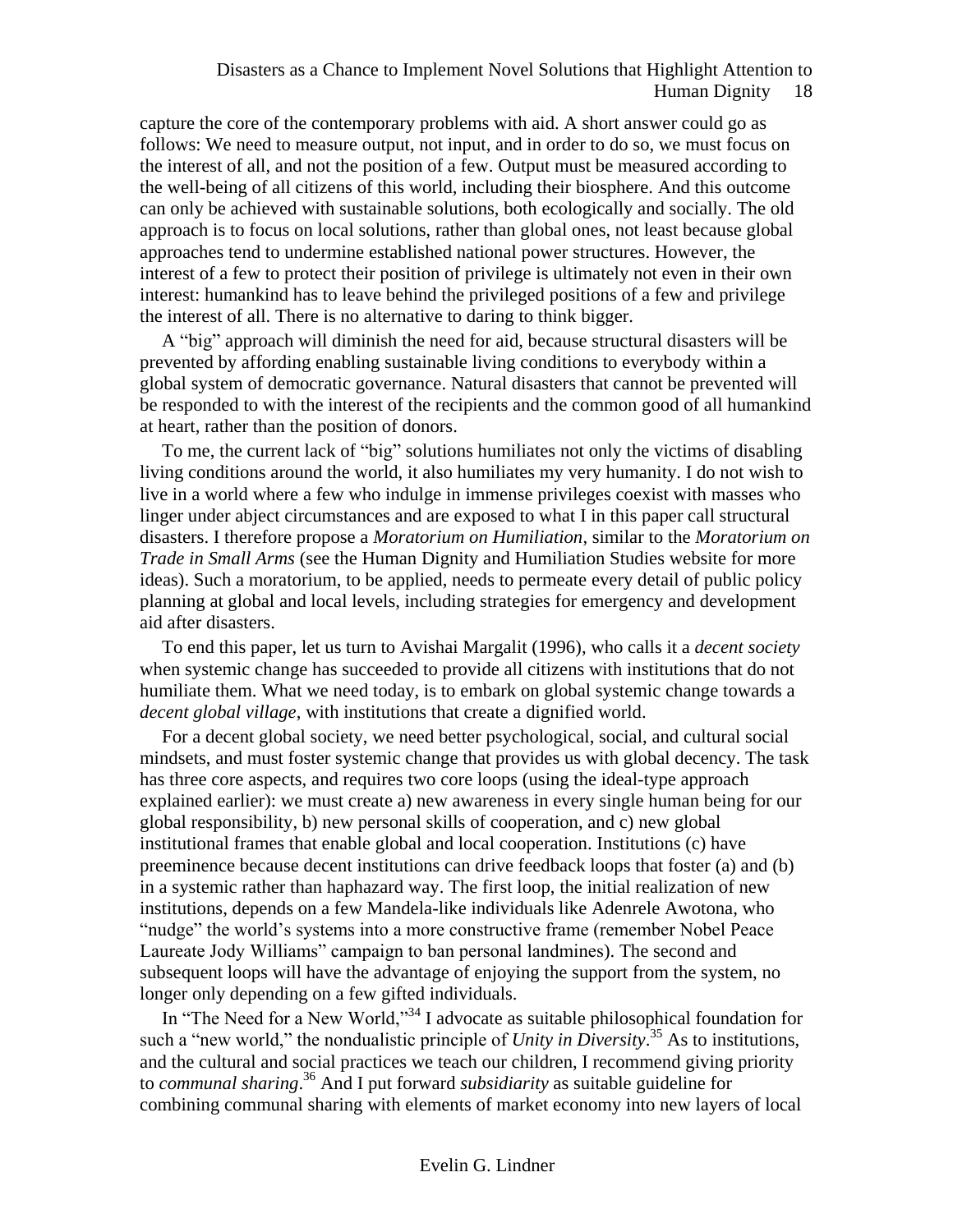and global institutions. The European Union uses the subsidiarity principle.<sup>37</sup> It was emphasized in chapter four by Bob Bachelder in his talk "Three Answers to Urban Poverty: Consistent Leadership, Organizational Partnerships, and Faith Community Involvement" in Panel C "Urban Poverty" on Day 3 of this conference, Tuesday, November 18.

As the reader understands at the end of this paper, this is a "Mandela-paper" about dignity and how realizing its promise can help improve the human condition at all levels – from micro to meso to macro levels. It speaks to today's need for the spirit of Mandela to permeate our lives and our world, so that we find the way and the courage to empower and guide our experts to implement the appropriate solutions.

Adenrele Awotona heeds Margaret Mead's saying, "Never doubt that a small group of thoughtful, committed citizens can change the world. Indeed, it is the only thing that ever has." Let us follow him.

### **Short biographical paragraph**

Evelin G. Lindner is a social scientist with an interdisciplinary orientation. She holds two PhDs, one in medicine and a second in psychology. She is the Founding Director and President of Human Dignity and Humiliation Studies (HumanDHS,

http://www.humiliationstudies.org), a global transdisciplinary network of academics and practitioners who wish to promote dignity and transcend humiliation. Details of her personal background and work are to be found on

http://www.humiliationstudies.org/whoweare/evelin.php.

Lindner is the recipient of the 2006 SBAP Award. Her book *Making Enemies: Humiliation and International Conflict* was published by Praeger/Greenwood in 2006, and honored as Outstanding Academic Publication in the 2008 list of the journal *Choice*.

Lindner designs her life as a global citizen in order to be able to develop HumanDHS globally. She teaches as guest professor wherever her path leads her on all continents, among others, at universities in Norway (University of Oslo, and Norwegian University of Science and Technology (NTNU) in Trondheim), the Columbia University Conflict Resolution Network in New York, and the Maison des Sciences de l'Homme in Paris. She has taught, for example, in Japan (International Christian University, and Rikkyo University, Tokyo), Israel (Hebrew University, Jerusalem), Australia (Queensland University), or Costa Rica (United Nations-mandated University for Peace).

Lindner began with her work on humiliation in 1996/1997, with her doctoral research on the genocidal killings in Rwanda (1994), and Somalia (1988), on the backdrop of Nazi-Germany. She defended her dissertation entitled *The Psychology of Humiliation: Somalia, Rwanda / Burundi, and Hitler's Germany* in 2001. Since then, she has expanded her studies, among others, in Europe, South East Asia, and the United States. She is currently building a *theory of humiliation* that is transcultural and transdisciplinary, entailing elements from anthropology, history, social philosophy, social psychology, sociology, and political science.

In 2001, Lindner set out to develop Human Dignity and Humiliation Studies (HumanDHS, http://www.humiliationstudies.org). This network has since grown to ca.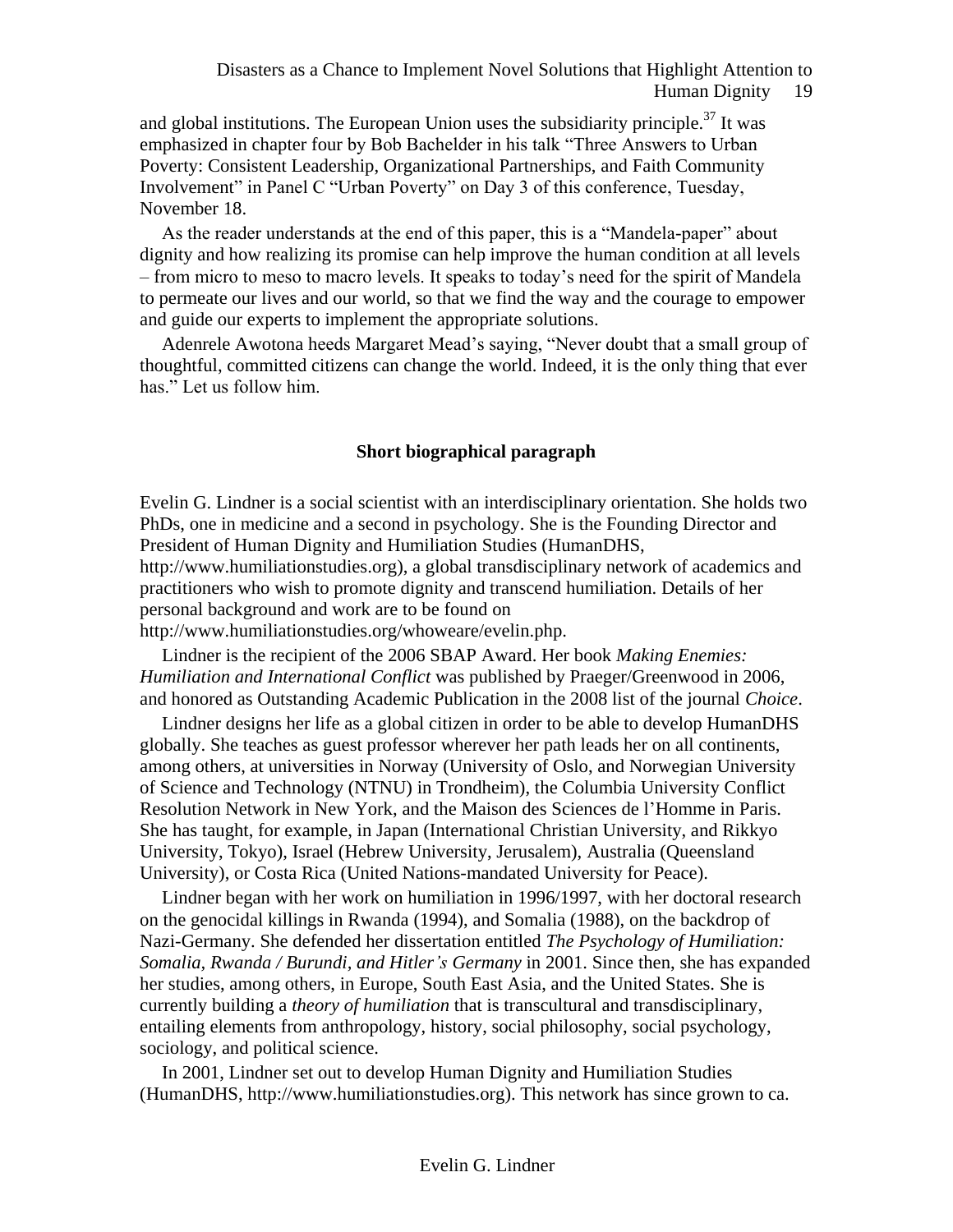1,000 invited members from all over the world, with the website enjoying more than 80,000 page views (of average two minutes) from 183 countries during the year of 2007.

The HumanDHS members believe that the sustainability of social cohesion and ecological survival requires a focus on human dignity, implemented with a mindset of cooperation and humility, rather than disrespect and humiliation. HumanDHS researchers and practitioners attempt to create public awareness for the destructive effects of humiliation, and to promote alternative approaches that generate and embody human dignity and respect.

The central human rights message is expressed in Article 1 of the of the Human Rights Declaration, which states that every human being is born with equal dignity (and ought not be humiliated). At the current point in human history, this ideal requires concerted action to be implemented, not just in the field of legal regulations, but in every sphere of human life, including architecture and the way we create our built environments. After disasters, communities are prone to suffer violations of dignity in numerous ways; however, disasters also offer a chance to implement novel solutions that highlight attention to human dignity as never before.

#### **References**

Reason, Peter (Ed.) (1994). *Participation in Human Inquiry.* London: Sage.

- Deutsch, Morton, Coleman, Peter T., and Marcus, Eric C. (Eds.) (2006). *The Handbook of Conflict Resolution: Theory and Practice.* 2nd edition. San Francisco: Jossey-Bass.
- Allred, Keith G. (2000). Anger and Retaliation in Conflict: The Role of Attribution. In Deutsch, Morton and Coleman, Peter T. (Eds.), *The Handbook of Conflict Resolution: Theory and Practice*, pp. 236-255. San Francisco: Jossey-Bass.
- Anderson, Mary B. (1999). *Do No Harm: How Aid Can Support Peace - or War.*  Boulder, CO: Lynne Rienners.
- Atweh, Bill, Kemmis, Stephen, and Weeks, Patricia (1998). *Action Research in Practice: Partnership for Social Justice in Education.* London: Routledge.
- Awotona, Adenrele (Ed.) (1997). *Reconstruction After Disaster: Issues and Practices.*  Aldershot: Ashgate.
- Awotona, Adenrele (Ed.) (1999). *Housing Provision and Bottom-Up Approaches: Family Case Studies From Africa, Asia and South America.* Aldershot: Ashgate.
- Awotona, Adenrele (Ed.) (2007). *Proceedings of the International Conference on 'Rebuilding Sustainable Communities in Iraq: Policies, Programs and Projects'.*  Boston: College of Public and Community Service, University of Massachusetts Boston.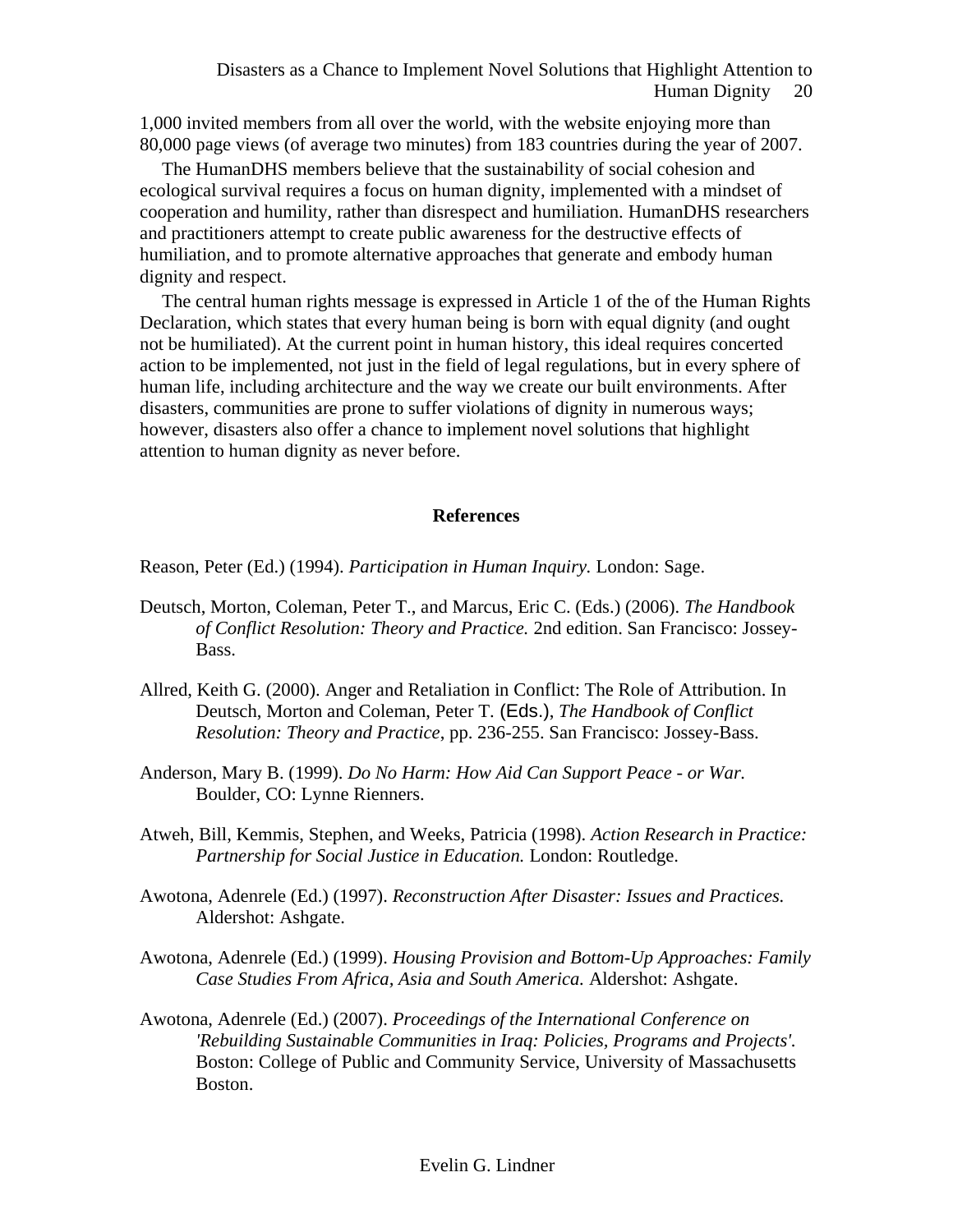- Banks, James A., Cookson, Peter, Gay, Geneva, Hawley, Willis D., Irvine, Jacqueline Jordan, Nieto, Sonia, Schofield, Janet Ward, and Stephan, Walter G. (2001). Diversity Within Unity: Essential Principles for Teaching and Learning in a Multicultural Society. Seattle: Center for Multicultural Education, College of Education, University of Washington, Seattle; [www.educ.washington.edu/coetestwebsite/pdf/DiversityUnity.pdf.](http://www.educ.washington.edu/coetestwebsite/pdf/DiversityUnity.pdf)
- Baratta, Joseph Preston (2004). *The Politics of World Federation: Vol.1: The United Nations, U.N. Reform, Atomic Control. Vol. 2: From World Federalism to Global Governance.* Westport, CT: Praeger.
- Battle, Michael Jesse (1997). *Reconciliation. The Ubuntu Theology of Desmond Tutu.*  Cleveland, OH: Pilgrim Press.
- Bond, Michael Harris (1998). Unity in Diversity: Orientations and Strategies for Building a Harmonious, Multicultural Society. In *Trames, A Journal of the Humanities and Social Sciences,* 3 (2), pp. 234-263.
- Boyarsky, Nicholas and Murphy, Nicola (1998). *Action Research.* London: Black Dog.
- Carson, Terrance R. and Sumara, Dennis J. (1997). *Action Research As a Living Practice.*  New York: Lang.
- Castells, Manuel (1996). *The Information Age: Economy, Society and Culture. Vol. 1: The Rise of the Network Society, Vol. 2: The Power of Identity, Vol. 3: End of Millennium).* Cambridge, MA, Oxford: Blackwell.
- Coser, Lewis A. (1977). *Masters of Sociological Thought: Ideas in Historical and Social Context.* 2nd edition. Fort Worth, TX: Harcourt Brace Jovanovich.
- Deutsch, Morton (1999). A Personal Perspective on the Development of Social Psychology in the Twentieth Century. In Rodriguez, A. and Levine, R. V. (Eds.), *Reflections on 100 Years of Experimental Social Psychology*, pp. 1-34. New York: Basic Books.
- Deutsch, Morton (2000). Cooperation and Competition. In Deutsch, Morton and Coleman, Peter T. (Eds.), *The Handbook of Conflict Resolution: Theory and Practice*, pp. 21-40. San Francisco: Jossey-Bass.
- Easterly, William Russell (2006). *The White Man's Burden: Why the West's Efforts to Aid the Rest Have Done So Much Ill and So Little Good.* New York: Penguin Press.
- El-Zanaty, Fatma, Hussein, Enas M., Shawky, Gihan A., Way, Ann A., and Kishor, Sunita (1996). *Egypt Demographic and Health Survey 1995.* Calverton: National Population Council and Macro International Inc.
- Fisher, Roger, Ury, William, and Patton, Bruce (1991). *Getting to Yes: Negotiating Agreement Without Giving in.* New York: Houghton Mifflin.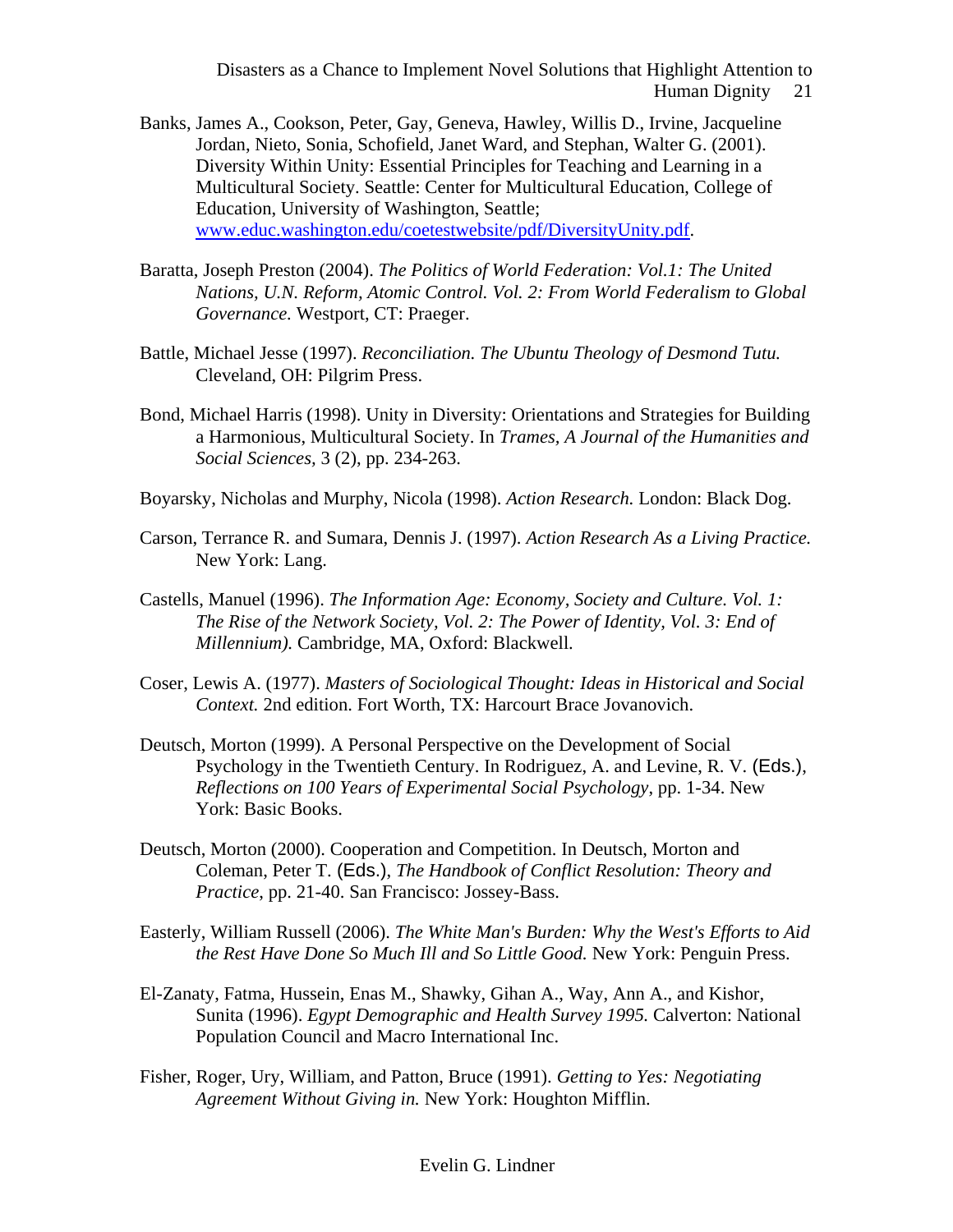- Fiske, Alan Page (1991). *Structures of Social Life: The Four Elementary Forms of Human Relations - Communal Sharing, Authority Ranking, Equality Matching, Market Pricing.* New York: Free Press.
- Fox, Warwick (1990). *Toward a Transpersonal Ecology: Developing New Foundations for Environmentalism.* Boston: Shambhala.
- Fox, Warwick (1992). Intellectual Origins of the "Depth" Theme in the Philosophy of Arne Naess. In *Trumpeter,* 9 (2), retrieved on December 15, 2000 from trumpeter.athabascau.ca/archives/content/v9.2/fox2.html.
- Fuller, Robert W. (2003). *Somebodies and Nobodies: Overcoming the Abuse of Rank.*  Gabriola Island, Canada: New Societies.
- Galtung, Johan (1969). Violence, Peace, and Peace Research. In *Journal of Peace Research,* 3, pp. 167-191.
- Gergen, Kenneth J. and Gergen, Mary M. (2000). *Toward a Cultural Constructionist Psychology.* Swarthmore College Pennsylvania State University: Retrieved January 6, 2000, from [www.swarthmore.edu/SocSci/kgergen1/tccp.html.](http://www.swarthmore.edu/SocSci/kgergen1/tccp.html)
- Greenwood, Davydd J. and Levin, Morten (1998). *Introduction to Action Research: Social Research for Social Change.* Thousand Oaks: Sage.
- Gustavsen, Björn (1998). From Experiments to Network Building: Trends in the Use of Research for Reconstructing Working Life. In *Human Relations,* 51 (3), pp. 431- 448.
- Hancock, Graham (1989). *The Lords of Poverty: The Power, Prestige and Corruption of the International Aid Business.* New York: The Atlantic Monthly Press.
- Hardin, Russell (1995). *One for All: The Logic of Group Conflict.* Princeton, NJ: Princeton University Press.
- Kagan, Donald (1998). Honor, Interest, and Nation-State. In Abrams, Elliot (Ed.), *Honor Among Nations*, Washington, DC: Ethics and Public Policy Center.
- Kalleberg, Ragnvald (1989). *Action Research As Constructive Sociology.* Oslo: Institute for Social Research.
- Lerner, Melvin J. (1980). *The Belief in a Just World: A Fundamental Delusion.* New York: Plenum Press.
- Lerner, Melvin J. (2003). The Justice Motive: Where Social Psychologists Found It, How They Lost It and Why They May Not Find It Again. In *Personality and Social Psychology Review,* 7, pp. 388-399.

Levy, Howard S. (1992). *The Lotus Lovers: The Complete History of the Curious Erotic*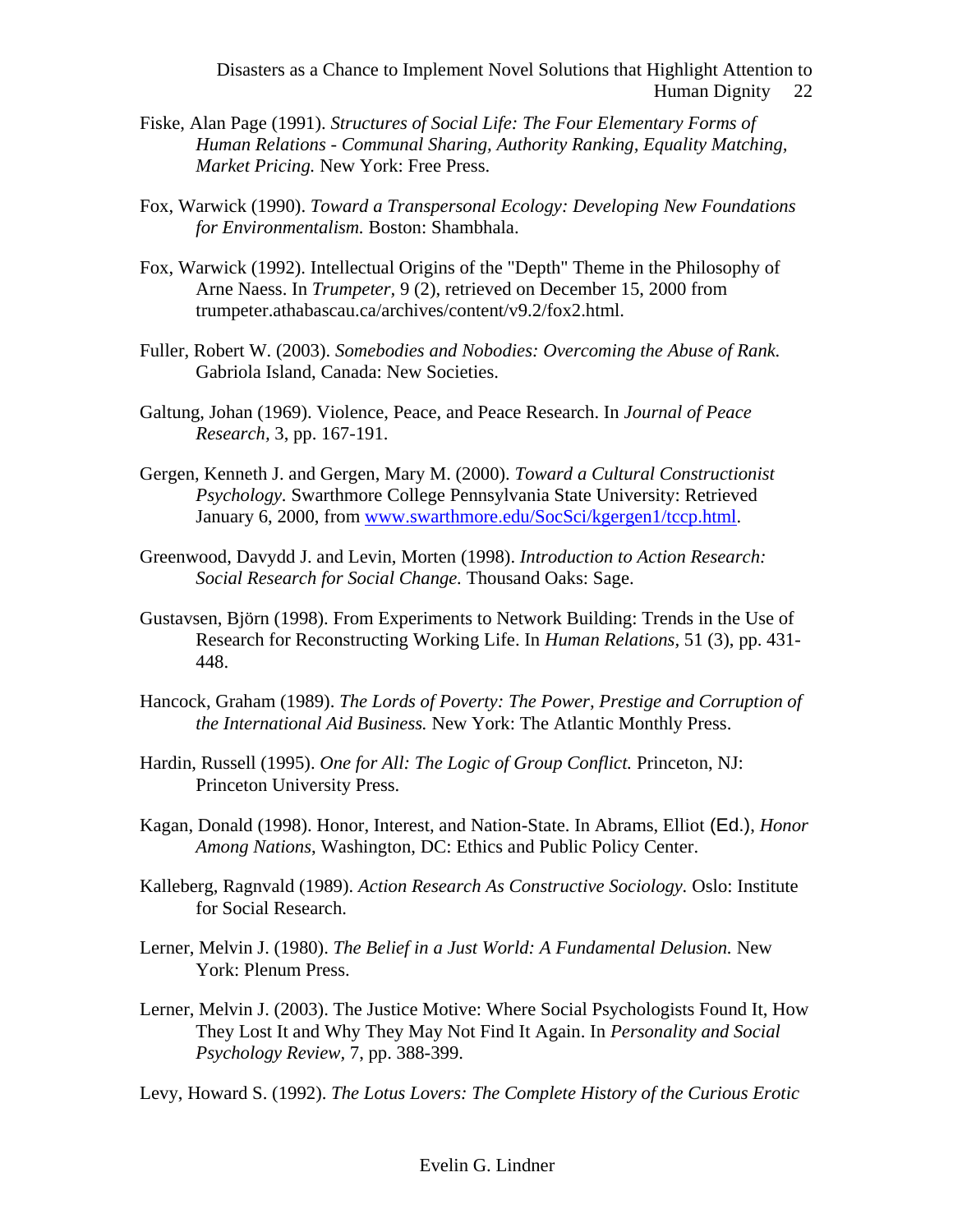*Custom of Footbinding in China.* Buffalo, NY: Prometheus Books.

- Lindner, Evelin Gerda (2000). *The Psychology of Humiliation: Somalia, Rwanda / Burundi, and Hitler's Germany.* Oslo: University of Oslo, Department of Psychology, doctoral dissertation in psychology.
- Lindner, Evelin Gerda (2006). *Making Enemies: Humiliation and International Conflict.*  Westport, CT, London: Greenwood/Praeger Security International.
- Lindner, Evelin Gerda (2008a). *The Need for a New World.* New York: Paper prepared for the 2008 Workshop on Humiliation and Violent Conflict, representing the Twelfth Annual HumanDHS Conference and the Fifth Workshop on Humiliation and Violent Conflict, New York, Columbia University, December 11-12, 2008.
- Lindner, Evelin Gerda (2008b). *The Relevance of Humiliation Studies for the Prevention of Terrorism.* Budapest: Paper presented to the NATO Advanced Research Workshop 'Indigenous Terrorism: Understanding and Addressing the Root Causes of Radicalisation among Groups with an Immigrant Heritage in Europe', March 7- 9, 2008.
- Lindner, Evelin Gerda (2008c). What the World's Cultures Can Contribute to Creating a Sustainable Future for Humankind. Oslo: Paper prepared for the 11th Annual Conference of Human Dignity and Humiliation Studies (HumanDHS, [www.humiliationstudies.org/whoweare/annualmeeting11.php\),](http://www.humiliationstudies.org/whoweare/annualmeeting11.php)) June 23--July 1, 2008, in Norway, Human Dignity and Humiliation Studies, [www.humiliationstudies.org/whoweare/evelin02.php#oslo08.](http://www.humiliationstudies.org/whoweare/evelin02.php#oslo08)
- Lindner, Evelin Gerda (2009). *Emotion and Conflict: How Human Rights Can Dignify Emotion and Help Us Wage Good Conflict.* Westport, CT, London: Greenwood/Praeger Security International.
- Maren, Michael (1997). *The Road to Hell: The Ravaging Effects of Foreign Aid and International Charity.* New York: Free Press.
- Margalit, Avishai (1996). *The Decent Society.* Cambridge, MA: Harvard University Press.
- Marrow, Alfred J. (1964). Risks and Uncertainties in Action Research. In *Journal of Social Issues,* 20 (3), pp. 5-20.
- McLuhan, Herbert Marshall (1962). *The Gutenberg Galaxy: The Making of Typographic Man.* Toronto: University of Toronto Press.
- McNiff, Jean (1992). *Action Research: Principles and Practice.* London: Routledge.
- Meikle, Amber and Rubin, Vanessa (2008). *Living on the Edge of Emergency: Paying the Price of Inaction.* London: CARE International UK.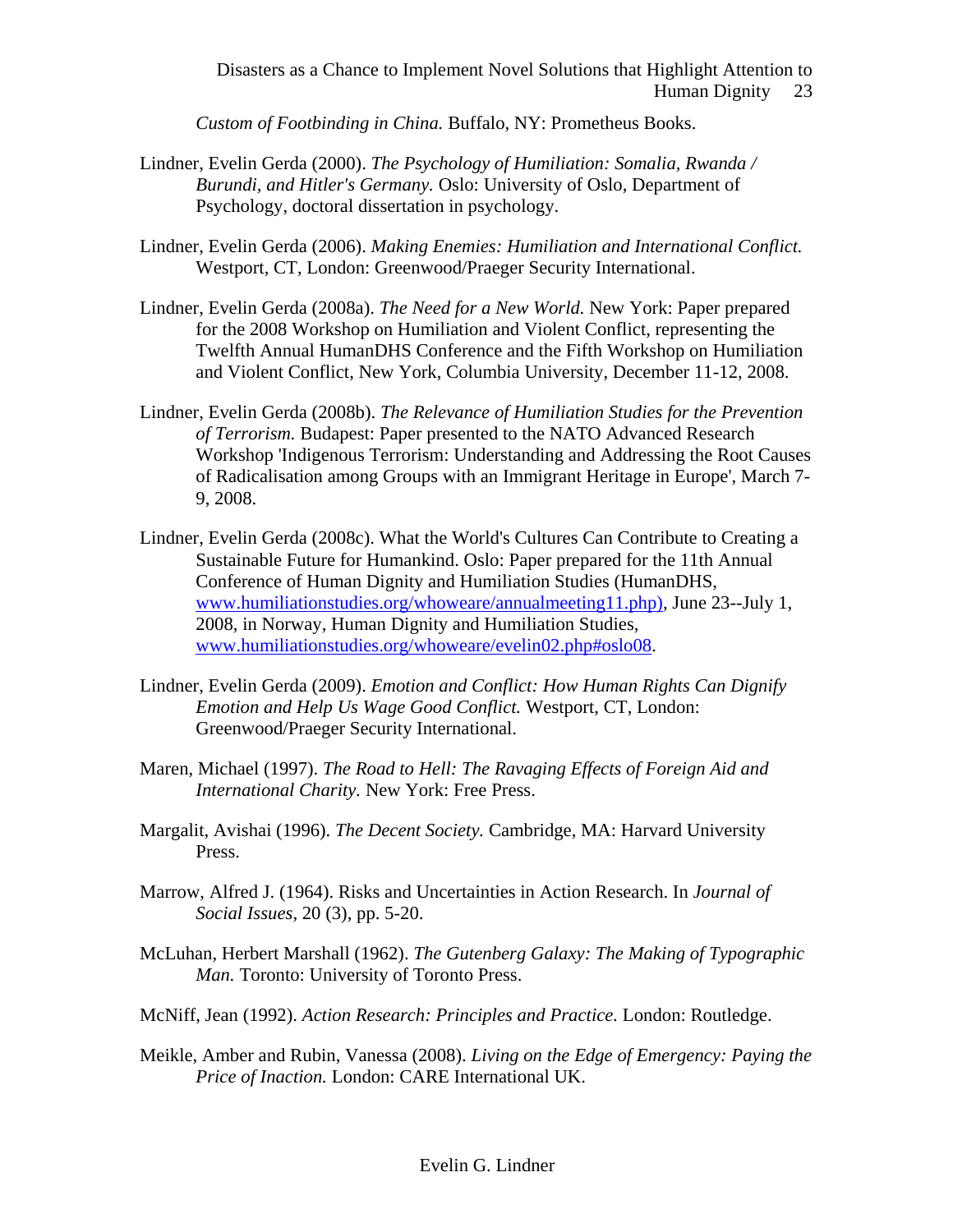- Mills, Geoffrey E. (2000). *Action Research: A Guide for the Teacher Researcher.* Upper Saddle River, N.J.: Merrill.
- Moorhouse, Roger (2006). *Killing Hitler: The Plots, the Assassins, and the Dictator Who Cheated Death.* New York: Bantam Books.
- Nadler, Arie (2002). Inter-Group Helping Relations As Power Relations: Maintaining or Challenging Social Dominance Between Groups Through Helping. In *Journal of Social Issues,* 58 (3), pp. 487-502.
- Naess, Arne (1978). Through Spinoza to Mahayana Buddhism or Through Mahayana Buddhism to Spinoza? In Wetlesen, Jon (Ed.), *Spinoza's Philosophy of Man: Proceedings of the Scandinavian Spinoza Symposium 1977*, Oslo: University of Oslo Press.
- Neal, Peter M., Watts, Grady, and Calhoun, Emily (1995). *Action Research.* Alexandria, VA: Association for Supervision and Curriculum Development.
- O'Neill, Maggie (2006). Re-Imagining Diaspora Through Ethno-Mimesis: Humiliation, Human Dignity and Belonging. In Guedes-Bailey, Olga, Georgiou, Myria, and Harindranath, Ramaswami (Eds.), *Reimagining Diasporas: Transnational Lives and the Media*, London: Palgrave Macmillan.
- Posen, Barry (1993). The Security Dilemma and Ethnic Conflict. In *Survival,* 35 (1), pp. 27-47.
- Reason, Peter (1988). *Human Inquiry in Action: Developments in New Paradigm Research.* London: Sage.
- Reason, Peter and Rowan, John (1985). *Human Inquiry: A Sourcebook of New Paradigm Research.* Chichester: Wiley.
- Richards, Howard and Swanger, Joanna (2006). *The Dilemmas of Social Democracies.*  Lanham, MD: Rowman and Littlefield.
- Ripley, Amanda (2008). *The Unthinkable: Who Survives When Disaster Strikes - and Why.* New York: Random House.
- Rosen, Sidney (1983). Perceived Inadequacy and Help-Seeking (Vol. II). In De Paulo, B. M. and et al. (Eds.), *New Directions in Helping. Help-Seeking*, pp. 73-107. New York: Academic Press.
- SAPRIN (Structural Adjustment Participatory Review International Network) (2004). *Structural Adjustment: The SAPRI Report.* London: Zed Books.
- Srivastva, Suresh and Cooperrider, David L. (1990). *Appreciative Management and*  Leadership: The Power of Positive Thought and Action in Organizations. San Francisco: Jossey-Bass.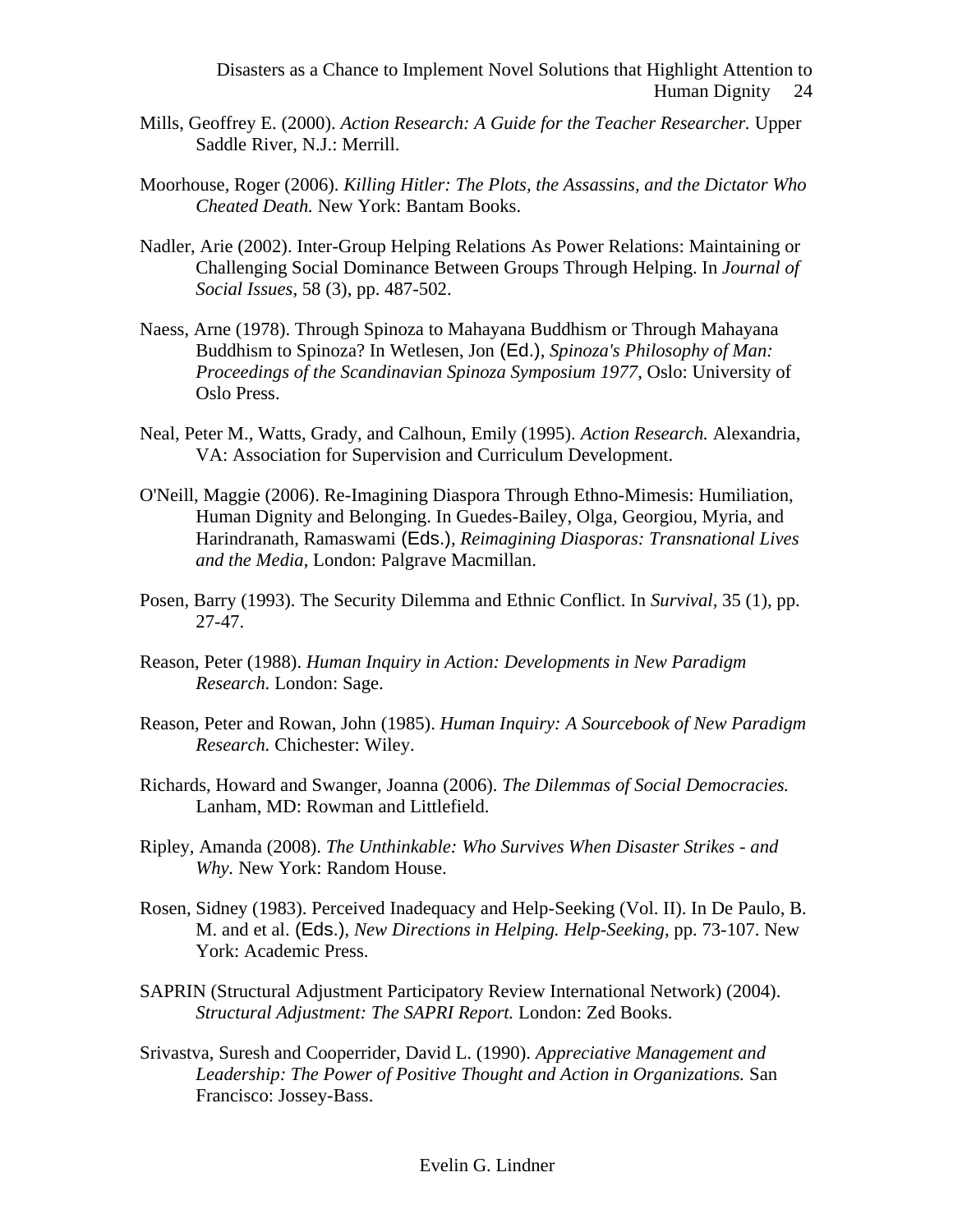- Stiglitz, Joseph E. (1998). *Global Economic Prospects and the Developing Countries 1998/99: Beyond Financial Crisis.* New York: World Bank, [www.worldbank.org/prospects/gep98-99/toc.htm.](http://www.worldbank.org/prospects/gep98-99/toc.htm)
- Stiglitz, Joseph E. (2003). *Globalization and Its Discontents.* New York: Norton.
- Stringer, Ernest T. (1999). *Action Research: A Handbook for Practitioners.* 2nd edition. Thousand Oaks, CA: Sage.
- Torbert, William R. (1991). *The Power of Balance: Transforming Self, Society, and Scientific Inquiry.* Newbury Park, CA: Sage.
- Tutu, Desmond (1999). *Out of the Shadows. What the TRC Achieved in Search of the Truth.* London: Macmillan.
- Ury, William (1999). *Getting to Peace. Transforming Conflict at Home, at Work, and in the World.* New York, NY: Viking.
- Wendt, Alexander (2003). Why a World State Is Inevitable. In *European Journal of International Relations,* 9 (4), pp. 491-542.
- Whyte, William Foote (1991). *Participatory Action Research.* Newbury Park, CA: Sage.
- Wyatt-Brown, Bertram (1982). *Southern Honor: Ethics and Behavior in the Old South.*  New York : Oxford University Press:
- Zuber-Skerritt, Ortrun (1991). *Action Research for Change and Development.* Aldershot, Hants: Avebury.

1

<sup>&</sup>lt;sup>1</sup> Please read about ideal types in Coser, "Weber's three kinds of *ideal types* are distinguished by their levels of abstraction. First are the *ideal types* rooted in historical particularities, such as the 'western city,' 'the Protestant Ethic,' or 'modern capitalism,' which refer to phenomena that appear only in specific historical periods and in particular cultural areas. A second kind involves abstract elements of social reality – such concepts as 'bureaucracy' or 'feudalism' – that may be found in a variety of historical and cultural contexts. Finally, there is a third kind of *ideal type*, which Raymond Aron calls 'rationalizing reconstructions of a particular kind of behavior.' According to Weber, all propositions in economic theory, for example, fall into this category. They all refer to the ways in which men would behave were they actuated by purely economic motives, were they purely economic men" - Lewis A. Coser (1977), p. 224.

 $2$  Evelin Gerda Lindner (2000).

<sup>&</sup>lt;sup>3</sup> Se[e http://www.humiliationstudies.org/whoweare/evelin02.php.](http://www.humiliationstudies.org/whoweare/evelin02.php)

<sup>&</sup>lt;sup>4</sup> See, for example, Roger Fisher, William Ury, and Bruce Patton (1991).

 $<sup>5</sup>$  Arne Naess (1978), p. 143. Warwick Fox (1992), in his paper "Intellectual Origins of the</sup>

<sup>&</sup>quot;Depth" Theme in the Philosophy of Arne Næss," explains: "The extent to which a person discriminates along a chain of precizations (and, therefore, in a particular direction of interpretation) is a measure of their depth of intention, that is, the depth to which that person can claim to have understood the intended meaning of the expression" (p. 5).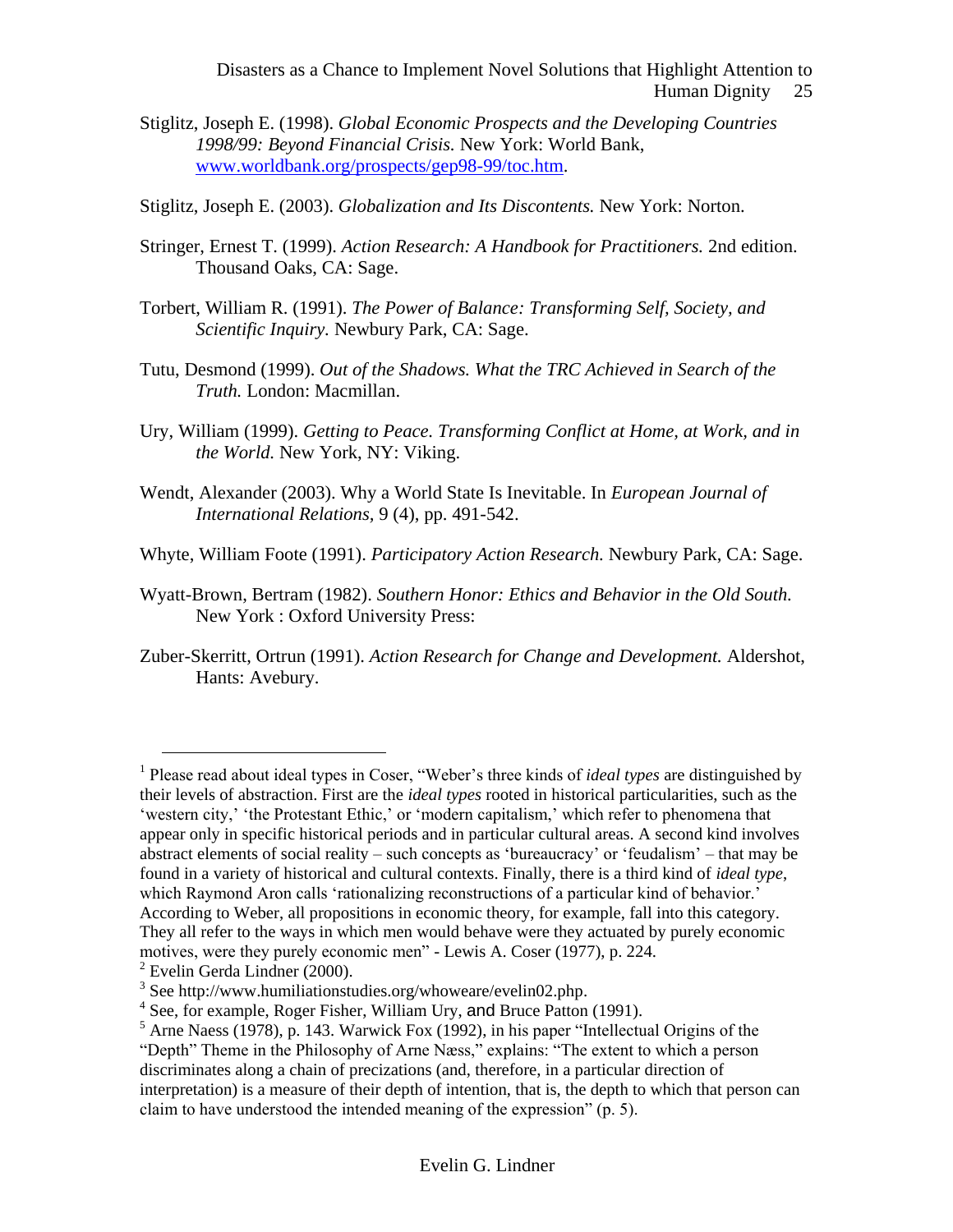$6$  Warwick Fox (1990), chapter 4, pp. 81-118, and chapter 5, pp. 119-145.

 $^7$  Arie Nadler (2002). See also Sidney Rosen (1983). Kenneth Gergen and Mary Gergen write about the humiliating aspect of help-receiving in the mid-1970's, see their current work at http://www.swarthmore.edu/SocSci/kgergen1/text7.html. I owe this reference to Michael Harris Bond.

<sup>8</sup> These terms have been coined by Johan Galtung (1969).

 $9$  Keith G. Allred (2000).

<u>.</u>

 $10$  The description of the historical transition from hunting-gathering to agriculturalism, and finally to the contemporary vision of a global knowledge society, as presented in the following paragraphs, has been adapted from Evelin Gerda Lindner (2008b).

<sup>11</sup> Evelin Gerda Lindner (2009).

 $12$  Howard S. Levy (1992).

<sup>13</sup> "World Conference on Racism, Racial Discrimination, Xenophobia and Related Intolerance" in Durban, South Africa, August 31 - September 7, 2001.

<sup>14</sup> See, for example, Manuel Castells (1996).

 $15$  Donald Kagan (1998).

<sup>16</sup> See Melvin J. Lerner (1980), and for his later work Melvin J. Lerner (2003).

<sup>17</sup> "Hitler zog aus dem Putschversuch, der blutigen Niederlage und der Haft in Landsberg eigene Schlüsse und den unerschütterlichen Glauben, das Schicksal habe ihn gezielt verschont, um seine 'historische Bestimmung' zu erfüllen, Deutschland zu retten" Roger Moorhouse (2006), p. 23.

 $18$  I explain this point in more depth in Evelin Gerda Lindner (2008c).

<sup>19</sup> Joseph E. Stiglitz (1998), Joseph E. Stiglitz (2003).

 $^{20}$  See, for example, SAPRIN (Structural Adjustment Participatory Review International Network) (2004).

<sup>21</sup> http://www.wto.org/english/tratop\_e/dda\_e/dda\_e.htm. In June 2007, negotiations within the Doha round broke down at a conference in Potsdam, as a major impasse occurred between the US, the EU, India and Brazil. The main disagreements rage over opening up agricultural and industrial markets in various countries, and how to cut rich nation farm subsidies.

 $22$  Marshall McLuhan is credited with having coined the phrase ["global village"](http://www.biography.ms/Global_village.html) in 1959, after borrowing it from Wyndham Lewis; the term appeared in *The Gutenberg Galaxy*, Herbert Marshall McLuhan (1962).

 $23$  Alexander Wendt (2003), p. 519.

<sup>24</sup> See, among others, Morton Deutsch, Peter T. Coleman, and Eric C. Marcus (Eds.) (2006), Morton Deutsch (2000), Morton Deutsch (1999)..

<sup>25</sup> Michael Jesse Battle (1997).

<sup>26</sup> Linda Hartling, in a personal message, 27th April 2008.

 $27$  See, for example,

http://www.latinamericapress.org/article.asp?IssCode=&lanCode=1&artCode=5630.

<sup>28</sup> See also Evelin Gerda Lindner (2008a).

<sup>29</sup> See the work on *rankism* by Robert W. Fuller (2003).

<sup>30</sup> This paragraph has been adapted from Evelin Gerda Lindner (2006), p. 159.

<sup>31</sup> For *participatory action research*, see for example Peter Reason (Ed.) (1994), in Kenneth J. Gergen and Mary M. Gergen (2000). See literature about *action research* in the ejournal Action Research International, http://www.scu.edu.au/schools/gcm/ar/ari/arihome.html, and Bill Atweh, Stephen Kemmis, and Patricia Weeks (1998), Nicholas Boyarsky and Nicola Murphy (1998), Terrance R. Carson and Dennis J. Sumara (1997), Davydd J. Greenwood and Morten Levin (1998), Björn Gustavsen (1998), Ragnvald Kalleberg (1989), Alfred J. Marrow (1964), Jean McNiff (1992), Geoffrey E. Mills (2000), Neal, Watts, and Calhoun 1995, Peter Reason (Ed.) (1994), Peter Reason and John Rowan (1985), Peter Reason (1988), Suresh Srivastva and David